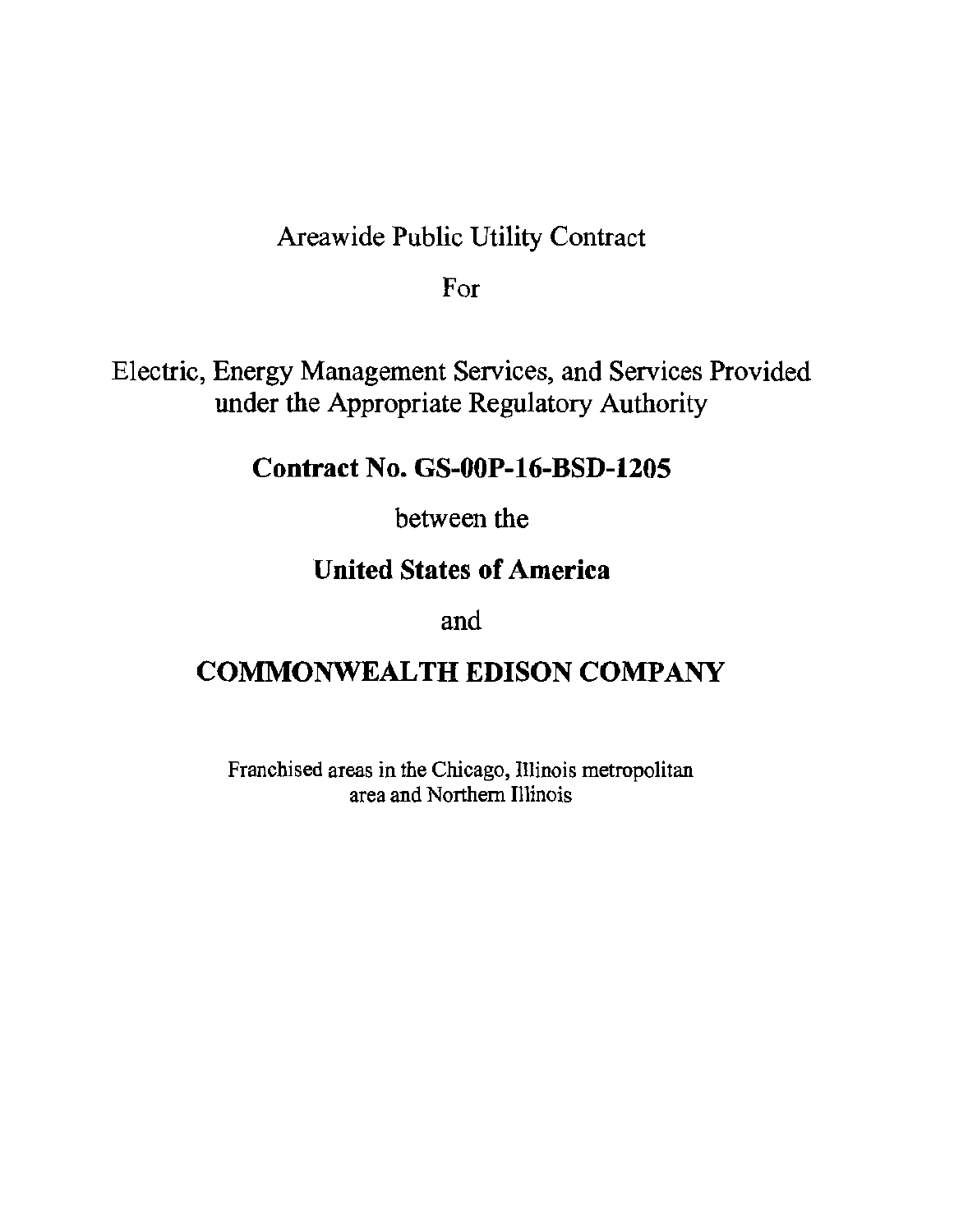## Negotiated Areawide Contract **No. GS-OOP-16-BSD-1205**  between the **United States of America**  And **COMMONWEALTH EDISON COMPANY**

## **TABLE OF CONTENTS**

## **Article**

Page

| Preamble and Whereas Clauses                              | 3         |
|-----------------------------------------------------------|-----------|
| 1. Definitions                                            | 3         |
| 2. Scope and Duration of Contract                         | 6         |
| 3. Existing Contracts                                     | 6         |
| 4 Authorization Procedure and Service Disconnections      | 6         |
| 5. Rates, Charges, and Public Regulation                  | 7         |
| 6. Bills and Billing Data                                 | 8         |
| 7. Payments for Services                                  | 8         |
| 8. Contractor-Owned Meters                                | 8         |
| 9. Equipment and Facilities                               | 9         |
| 10. Liability                                             | 9         |
| 11. Access to Premises                                    | 10        |
| 12. Parties of Interest                                   | 10        |
| 13. Representations and Certifications                    | 10        |
| 14. Supplemental Clauses                                  | 11        |
| 15. Small Business Subcontracting Plan                    | 15        |
| 16. Notices                                               | 16        |
| 17. Reporting                                             | 16        |
| 18. Utility Energy Services Contracts                     | 16        |
| 19. Miscellaneous                                         | 18        |
| Signatures                                                | 19        |
| Certificate                                               | 20        |
| Authorization for Electric Service                        | Exhibit A |
| Authorization for Energy Management Service               | Exhibit B |
| Authorization for Services Provided under the Appropriate |           |
| <b>Regulatory Authority</b>                               | Exhibit C |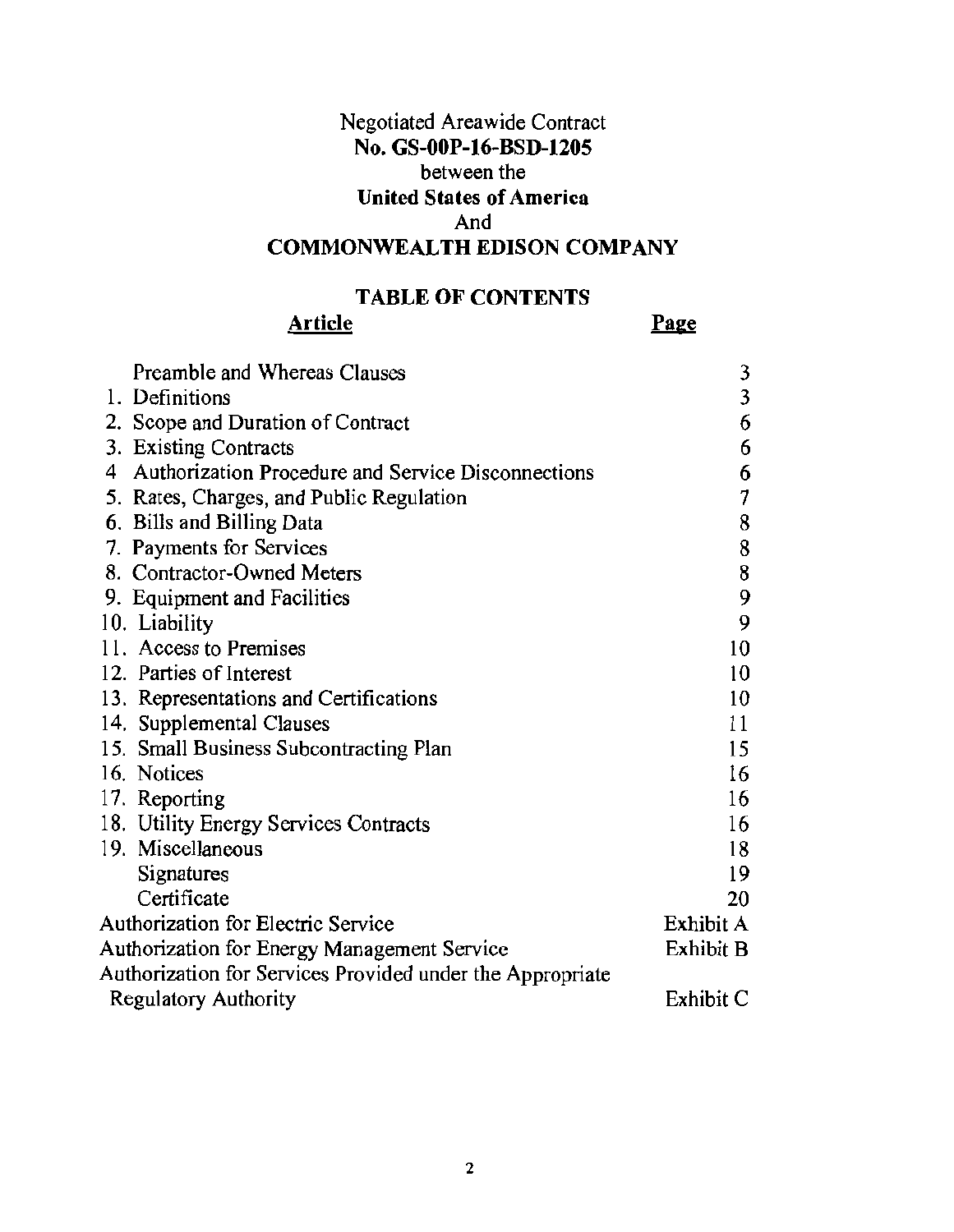## NEGOTIATED AREAWIDE CONTRACT

## No. GS-OOP-16-BSD-1205

## BETWEEN THE

## UNITED STATES OF AMERICA

## AND

## COMMONWEALTH EDISON COMPANY

THIS AREA WIDE CONTRACT FOR Electric, Energy Management Services and Services Provided Under The Appropriate Regulatory Authority is executed this 5th day of February, 2016, between the UNITED STA TES OF AMERICA, acting through the Administrator of General Services (hereinafter referred to as the "Government"). pursuant to the authority contained in Section 201(a) of the Federal Property and Administrative Services Act of 1949, as amended, 40 U.S.C. 501(b)(1), and, COMMONWEALTH EDISON COMPANY, a corporation organized and existing under the laws of the State of Illinois, and having its principal office and place of business at One Financial Place, 440 S. LaSalle Street  $-33<sup>rd</sup>$  Floor, Chicago, Illinois 60605 (hereinafter referred to as the "Contractor"):

WHEREAS, the Contractor is an electric utility company that is regulated by the Illinois Commerce Commission and the Federal Energy Regulatory Commission (hereinafter referred to collectively as the "Commission");

WHEREAS, the Contractor now has on file with the Commission all of its effective tariffs, rate schedules, riders, rules and regulatory tenns and conditions ofservice, as applicable; and

WHEREAS, with some exceptions, the Government is generally required by Chapter I of Title 48 of the Federal Acquisition Regulation (FAR), 48 CFR 41 .204, to enter into a bilateral contract for Electric, Energy Management Services and/or Services Provided Under the Appropriate Regulatory Authority at each Federal facility where the value of the Services provided is expected to exceed \$150,000 annually; and

WHEREAS, where the Government has an areawide contract in effect with a particular utility, then such service is normally to be procured thereunder; and

*WHEREAS.* the Government is now purchasing such electric and energy management services from the Contractor under the Areawide Public Utilities Contract No. GS-OOP-05-BSD-0361 that expires on January 10, 2016, or under some other service arrangement; and

WHEREAS, the Contractor and the Government mutually desire that this Areawide Contract be used by the agencies of the Government in obtaining electric, energy management services and/or services provided under the Appropriate Regulatory Authority from the Contractor and to facilitate partnering arrangements as encouraged and authorized by 10 U.S.C. 2911 -2918 and42 U.S.C. 8256; and

NOW, TIJEREFORE, in consideration of the premises and mutual covenants herein contained, the parties hereby agree as follows:

#### ARTICLE 1. DEFINITIONS.

1.1. As used in this Areawide Contract, the following terms have the meaning as prescribed below:

(a) "Areawide Contract" means this master contract entered into between the Government and Contractor to cover the Service acquisitions of all Federal agencies in the franchised certificated service territory from Contractor for a period not to exceed ten (10) years.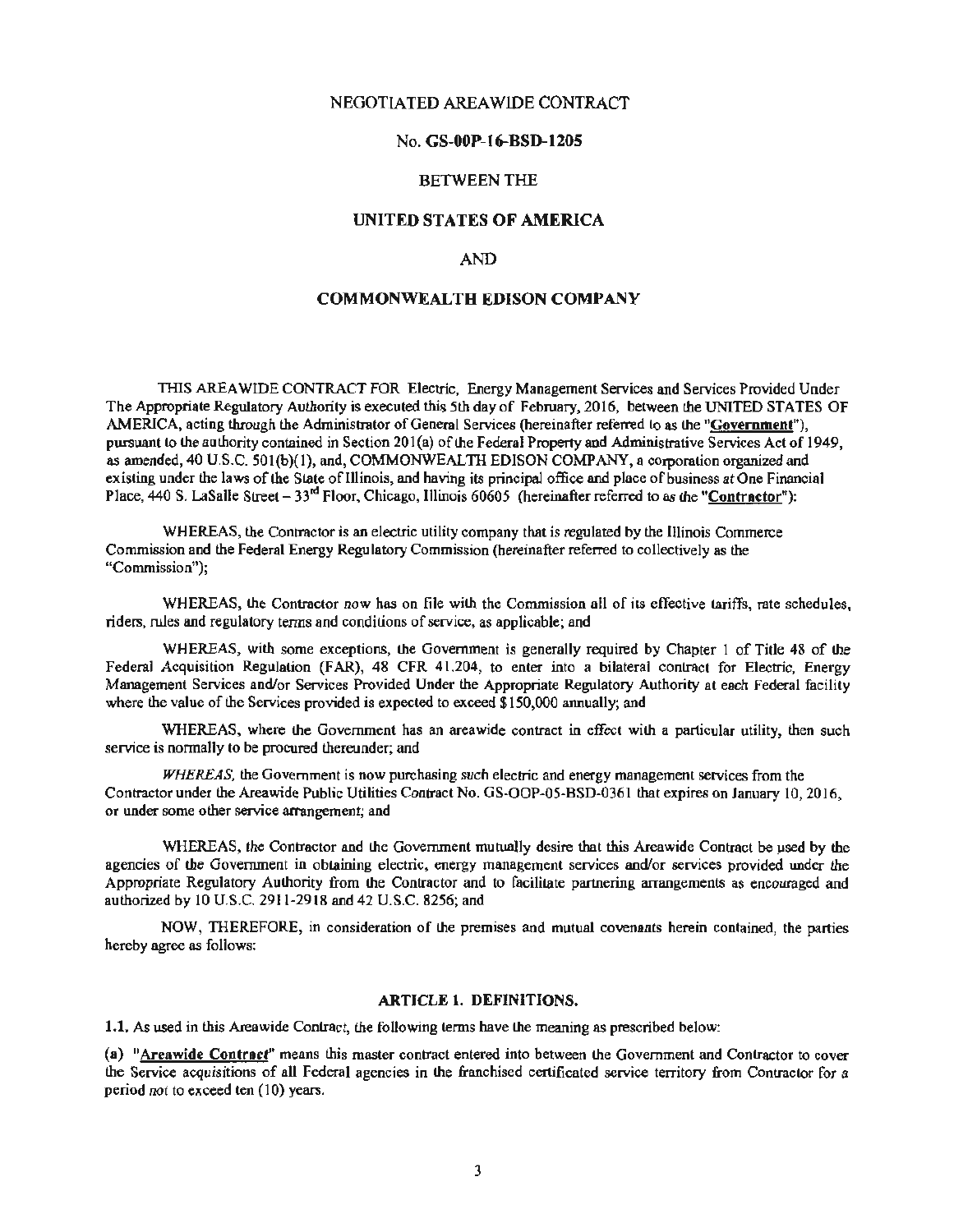(b) "Aeency" means any Federal department, agency, or independent establishment in the executive branch of the Government, any establishment in the legislative or judicial branches of the Federal Government, or any wholly/mixed ownership Government corporation, as defined in the Government Corporation Control Act, a list of which Agencies may be found at ADM 4800.2E on the General Services Administration website.

ż.

(c) "Ordering Agency" means any Agency that enters into a bilaterally executed Authorization for procurement of Electric and/or Services Provided under the Appropriate Regulatory Authority, or othenvise is authorized to and obtains Services under this Areawide Contract.

(d) "Authorization" means an order form used to acquire Services under this Areawide Contract (see Exhibit "A" AUTHORIZATION FOR ELECTRIC SERVICE, Exhibit "B" AUTHORIZAION for ENERGY MANAGEMENT SERVCE AND Exhibit "C" AUTHORIZATION FOR THE PROVISION OF SERVICES PROVIDED UNDER THE APPROPRIATE REGULA TORY AUTHORITY AND annexed hereto;

(e) "Termination Authorization" means an order form used to discontinue or disconnect Services under lhis Areawide Contract (see Exhibit "A" AUTHORIZATION FOR ELECTRIC SERVICE, Exhibit "B" AUTHORIZAION for ENERGY MANAGEMENT SERVCE AND Exhibit "C" AUTHORIZATION FOR THE PROVISION OF SERVICES PROVIDED UNDER THE APPROPRIATE REGULATORY AUTHORITY AND);

(f) "ServiceCs)" means Electric Service, Energy Management Services, ECM, and/or Services Provided Under the Appropriate Regulatory Authority that are generally availabie from the Contractor pursuant to Contractor's Tariffs or the Contractor's Terms and Conditions, whichever is applicable.

(g) "Electric Service" means regulated electric commodities, transmission, distribution, and/or related services.

(h) "Energy Conservation Measure (ECM)" means any specific energy related or water service intended to provide energy savings and/or demand reduction in Federal facilities (Reference Article 18 herein).

(i) "Energy Management Service (EMS)" means any project or service (including any ECM)that is intended to reduce and/or manage energy demand or water use in a facility as well as energy audits and any ancillary services necessary to ensure the proper operation of the energy conservation measure. Such measures include, but are not limited to, operating and maintenance and commissioning services (Energy Conservation Measure and Demand Side Management Measure are considered equivalent tenns.) To be considered an EMS measure, the measure must satisfy all of the following requirements:

- 1. The EMS measure must produce measurable energy reductions or measurable amounts of controlled energy and/or water use;
- 2. The EMS measure must be directly related to the use of energy or directly control the use of energy or water;
- 3. The preponderance ofwork covered by the EMS measure (measured in dollars) must be for items I and 2 above; and
- 4. The EMS measure must be an improvement to real property or any action that is necessary to ensure the functionality of the EMS measure.

(j) "Contractor's Tariffs" means utility service tariffs., and includes rate schedules, riders, rules, regulations, and regulated terms and conditions of service as may be modified, amended or supplemented by the Contractor from time to time and, approved by the Commission.

(k) "Contractor's Terms and Conditions" for this Areawide Contract, means the terms, conditions, policies, procedures, payment terms and prices established by the Contractor for those services that are provided pursuant to this Contract, and as such, may be modified, amended, or supplemented by the Contractor from time to time, but are not required to be approved by the Commission and/or not specifically subject to Commission approval before they take effect.

(I) "Connection Charge" means a Contractor's charge for facilities on the Contractor's side of the delivery point which facilities (I) are required to make connections with the nearest point of supply and (2) are in accordance with the Contractor's Tariffs and the Commission's rules and regulations, installed, owned, maintained and operated by the Contractor.

(m) "Class of Service" or "Service Classification" means those categories of service established in the Contractor's Tariff as filed with the Commission.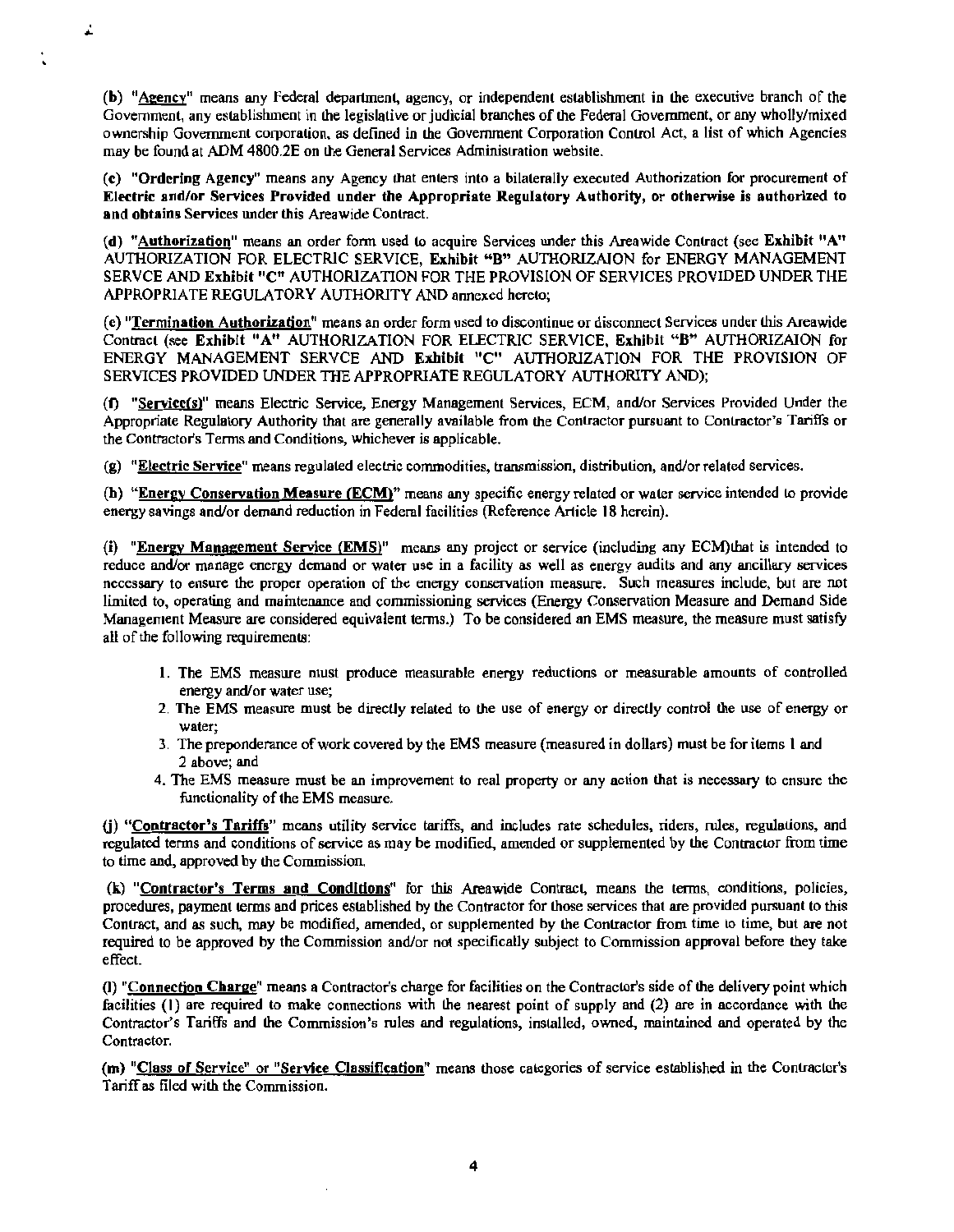(n) "Extension Fee" means a Contractor's charge for facilities on the Contrator's side of the delivery point which facilities  $(1)$  are required to make connections with the nearest point of supply and  $(2)$  are, in accordance with the Terms of Service, installed, owned, maintained and operated by the Contractor.

## (o) "Hazardous Materials" means

*,:* 

- $1.$  those substances defined as "hazardous substances" pursuant to Section 101(14) of the Comprehensive Environmental Response, Compensation and Liability Act of 1980, as amended by the Superfund Amendments and Reauthorization Act of 1986 (42 U.S.C. Sections 9601 et seq.);
- ii. those substances designated as a "hazardous substance" pursuant to Section 31 l(b)(2)(A) or as a "toxic pollutant" pursuant to Section 307(a)(l) of the Clean Water Act (33 U.S.C. Sections 1251 et seq.);
- iii. those substances defined as "hazardous materials" pursuant to Section 103 of the Hazardous Materials Transportation Act (49 U.S.C. Sections 1801 et seq.);
- iv. those substances regulated as a "chemical substance or mixture" or as an "imminently hazardous chemical substance or mixture" pursuant to Section 6 or 7 of the Toxic Substances Control Act (15 U.S.C. Sections 2601 et seq.);
- v. those substances defined as "contaminants" pursuant to Section 1401 of the Safe Drinking Water Act (42 U.S.C. Sections 300f et seq.), if present in excess of permissible levels;
- vi. those substances regulated pursuant to the Oil Pollution Act of 1990 (33 U.S.C. Sections 2701 et seq.);
- vii. those substances defined as a "pesticide" pursuant to Section 2(u) of the Federal Insecticide, Fungicide, and Rodenticide Act as amended by the Federal Environmental Pesticide Control Act of 1972 and by the Federal Pesticide Act of 1978 (7 U.S.C. Sections 136 et seq.);
- viii. those substances defined as a "source''. "special nuclear" or "by-product" material pursuant to Section 11 of the Atomic Energy Act of 1954 (42 U.S.C. Section 2014 et seq.);
- ix. those substances defined as "residual radioactive material" in Section 101 of the Uranium Mill Tailings Radiation Control Act of 1978 (42 U.S.C. Sections 7901 et seq.);
- x. those substances defined as "toxic materials" or "harmful physical agents" pursuant to Section 6 of the Occupational Safety and Health Act (29 U.S.C. Section 651 et seq.);
- $x$ i. those substances defined as "hazardeus air pollutants" pursuant to Section  $112(a)(6)$ , or "regulated substance" pursuant to Section  $112(a)(2)(B)$  of the Clean Air Act (42 U.S.C. Sections 7401 et seq.);
- xii. those substances defined as "extremely hazardous substances" pursuant to Section 302(a)(2) of the Emergency Planning & Community Right-to-Know Act of 1986 (42 U.S.C. Sections 11001 et seq.);
- xiii. those other hazardous substances, toxic pollutants, hazardous materials, chemical substances or mixtures, imminently hazardous chemical substances or mixtures, contaminants, pesticides, source materials, special nuclear materials, by-product materials, residual radioactive materials, toxic materials, harmful physical agents, air pollutants, regulated substances, or extremely hazardous substances defined in any regulations promulgated pursuant to any environmental Law, and
- xiv. all other contaminants, toxins, pollutants, hazardous substances, substances, materials and contaminants, polluted, toxic and hazardous materials, the use, disposition, possession or control of which is regulated by one or more Laws.

(p) "Hazardous Wastes" means those substances defined as "hazardous waste" pursuant to Section 1004(5) of the Resource, Conservation and Recovery Act (42 U.S.C. Section 6901 et seq.), and those other hazardous wastes defined in any regulations promulgated pursuant to any environmental Law.

(q) UESC means a Utility Energy Service Contract, as authorized by the Energy Policy Act of 1992, P.L. 102-486 (codified as 42 U.S.C. 8256) as an established-source contract between a federal agency and its serving utility for energy- and water-efficiency improvements and demand-reduction services.

1.2. This Article is hereby expanded to include the additional definitions contained in FAR Clause 52.202-l, Definitions (MAY 2001), 48 C.F.R. 52.202-1, which are incorporated herein by reference.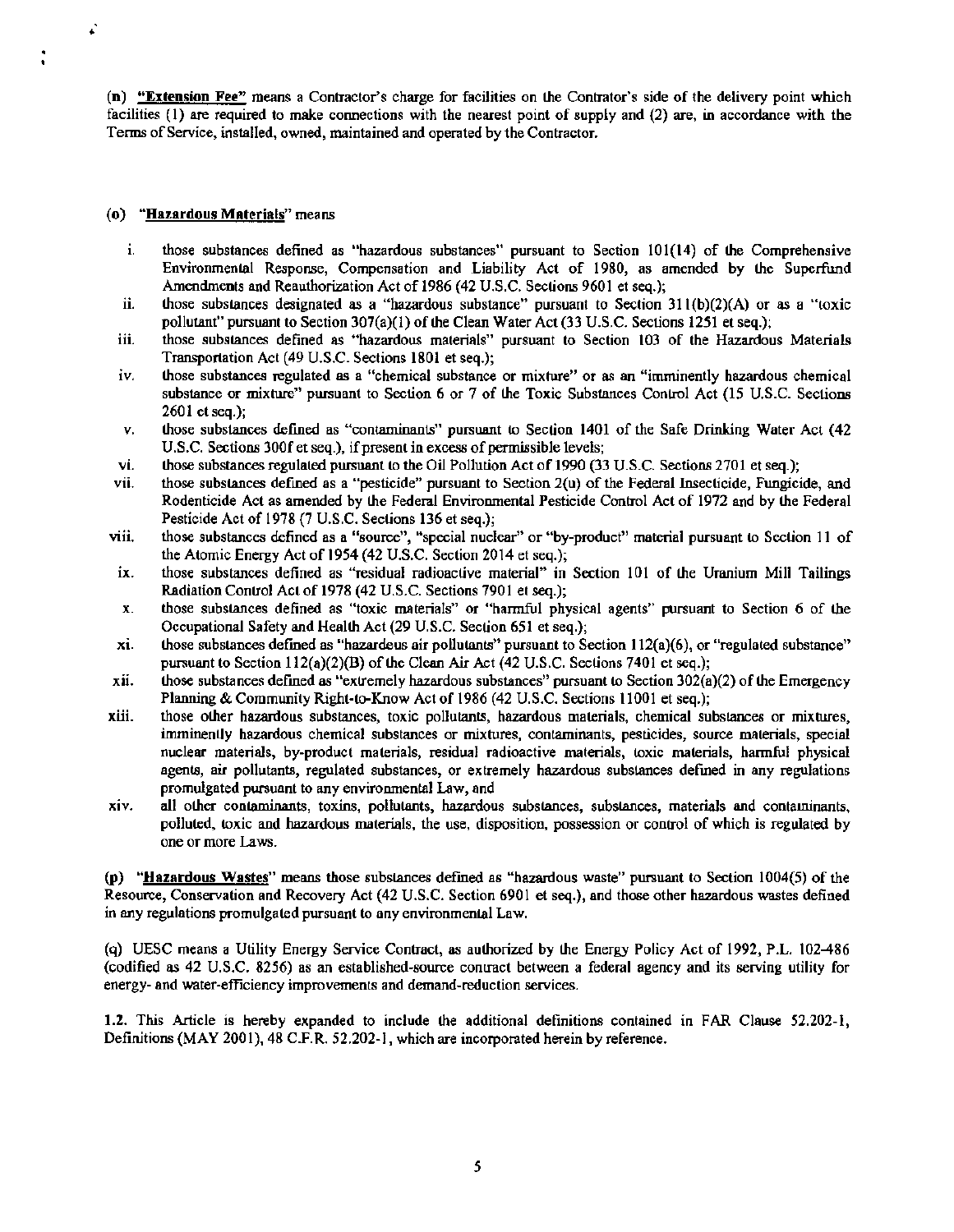## ARTICLE 2. SCOPE AND DURATION OF CONTRACT.

2.1. This Areawide Contract shall be in effect on and after the 5th day of February, 2016 ("Effective Date"), and shall continue for a period of ten (10) years ("Term"), except that the Government, pursuant to the clause contained in FAR 52.249-2 (48 C.F.R. 52.249-2), incorporated into this Areawide Contract under Article 14.1-34, or the Contractor, upon sixty (60) days written notice to the Government, and without liability to the Government or any Ordering Agency, may terminate this Areawide Contract, in whole or in part, when it is in their respective interest to do so, provided, however, that neither the stated duration of this Areawide Contract nor any other termination of it, in whole or in part, pursuant to such incorporated clause, this Article 2.1, or otherwise, shall be construed to affect any obligation for any payment, charge, rate, or other matter that may be imposed pursuant to the Contractor's Tariffs, rates, rules, regulations, riders, practices, or tenns and conditions of Service as may be modified, amended, or supplemented by the Contractor and approved from time to time by the Commission.

2.2. Authorizations may be executed under this Areawide Public Utility Contract at any time during the term of this Contract. The Areawide Public Utility Contract shall be for a tenn of ten (10) years. The tenn of any Authorization executed under this contract may be for a term of up to ten (10) years, which term may extend beyond the term of this Areawide Public Utility Contract. Authorizations executed pursuant to the authority under 42 U.S.C. Section 8256 may be for a term of up to 25 years, as long as the other requirements of this Section are met, and the term may extend beyond the term of the Areawide Public Utility Contract. Termination, modification or expiration of the Areawide Public Utility Contract shall not affect in any way any Authorizations previously entered into under this Contract.

2.3. The provisions of this Areawide Contract shall not apply to the Contractor's Service to any Agency until both the Ordering Agency and the Contractor execute a written Authorization for Electric, Energy Management Services and/or Services provided under the Appropriate Regulatory Authority. Upon bilateral execution of an Authorization, the Contractor agrees to furnish to the Ordering Agency, and the Ordering Agency agrees to purchase from the Contractor, the above noted Services for the installation(s) or facilities named in the Authorization pursuant to the terms of this Areawide Contract.

2.4. Nothing in this Areawide Contract shall be construed as precluding the Ordering Agency and the Contractor from entering into an Authorization for negotiated rates or Service of a special nature, provided such negotiated rates or Service are in accordance with the rules and regulations of the Commission, if applicable.

2.5. This Areawide Contract may be used by an Ordering Agency to obtain electric services that are offered by Contractor, as further described in 40 U.S.C. Section 591, to the extent it is applicable, (quoted here in relevant part): "A department, agency, or instrumentality of the Federal Goverrunent may not use amounts appropriated or made available by any law to purchase electricity in a manner inconsistent with State law governing the provision of electric utility service...".

2.6. To facilitate an Ordering Agency obtaining services under Contractor's standard agreements for utility service, an Exhibit "C" has been included in this Areawide Contract. This Exhibit "C" is designed so it also can be used by an Ordering Agency when a change requested by the Ordering Agency to Contractor's standard terms and conditions for utility service has been approved by the Appropriate Regulatory Authority.

### ARTICLE 3. EXISTING CONTRACTS.

3.J. The parties agree that an Agency currently acquiring Service from the Contractor under a separate written contract may continue to do so until that contract expires or until such time as the Agency and the Contractor mutually agree to terminate that separate written contract and have such Service provided pursuant to this Areawide Contract by executing an appropriate Authorization or Authorizations.

3.2. Existing special rates and services of a special nature currently provided under a separate written contract may be continued under the Authorizations described in Article 3.1 if requested by the Ordering Agency and agreed upon by the Contractor.

## ARTICLE 4. AUTHORIZATION PROCEDURE AND SERVICE DISCONNECTION.

4.1. To obtain or change Service under this Areawide Contract, the Ordering Agency shall complete the appropriate Authorization and forward it to the Contractor. Upon the request of the Ordering Agency, the Contractor shall endeavor to provide reasonable assistance to the Ordering Agency in selecting the service classification which may be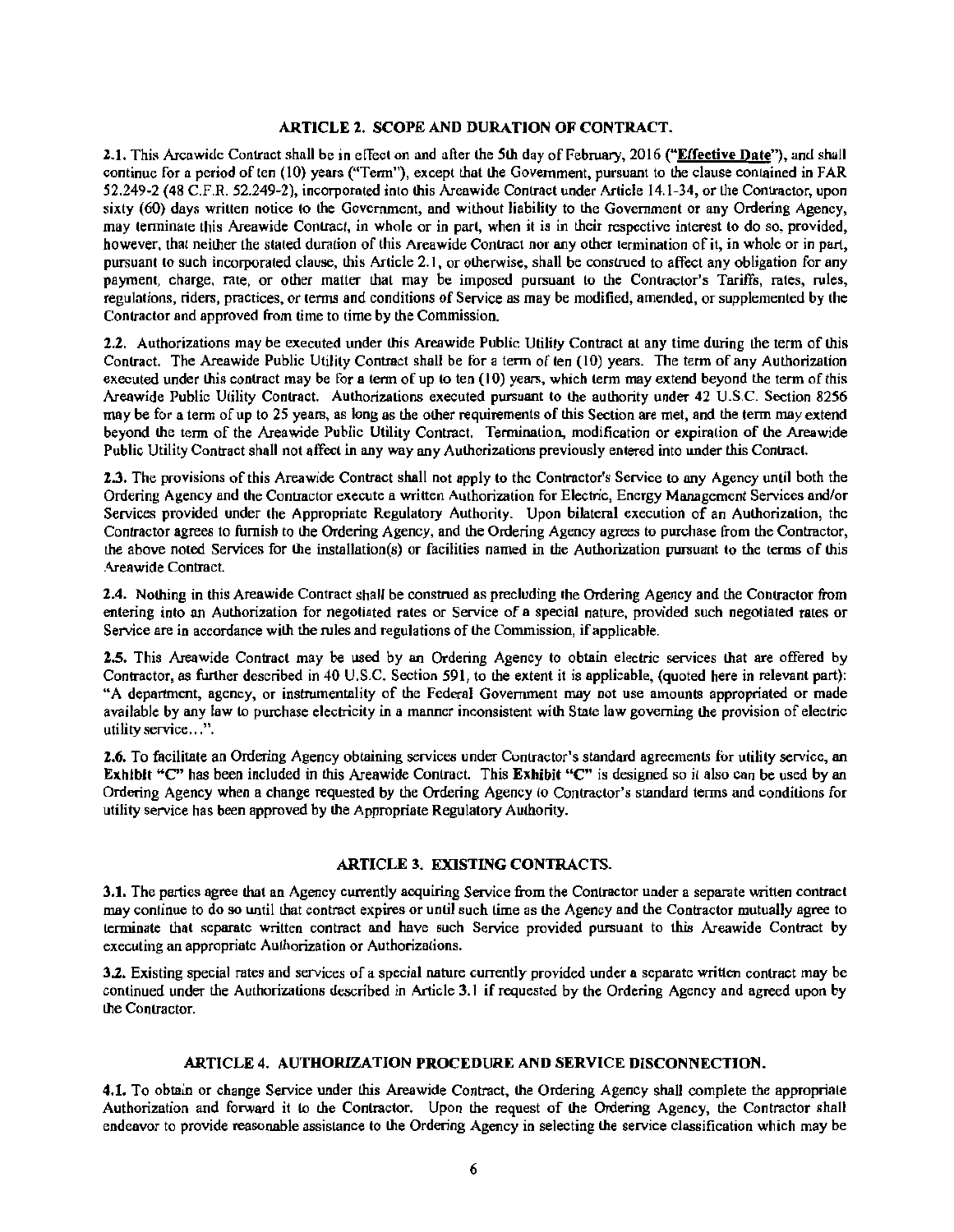most favorable to the Ordering Agency. Upon execution of an Authorization by both the Contractor and the Ordering Agency, the date of initiation or change in Service shall be effective as of the date specified in the Authorization. An executed copy of the Authorization shall be transmitted by the Ordering Agency to GSA at the address provided in Article 16.l.

. •

 $\mathcal{L}_{\infty}$ 

4.2. During the Tenn of this Areawide Contract, effective Authorizations need not be amended, modified, or changed by an Ordering Agency to retlect changes in: accounting and appropriation data, the Contractor's Tariff, the Contractor's cost of purchased fuel, or the estimated annual cost of Service. Such changes are considered internal to the party involved. Where changes are required in effective Authorizations because of a change in the Service requirements ofan Ordering Agency, an amended Authorization shall be mutually agreed upon and executed.

4.3. An Ordering Agency or the Contractor may discontinue Service provided pursuant to this Areawide Contract to a particular Federal facility or installation by delivering a written Tennination Authorization to the other. Such discontinuance of Service by an Ordering Agency or the Contractor shall be in accordance with the tenns of this Areawide Contract and the Contractor's Tariffs.

4.4. In the event the Areawide Contract is not renewed at the expiration of the contract term, any active authorizations for services shall be controlled by the Contract tenns and conditions in effect at the time of award.

## ARTICLE 5. RATES, CHARGES, AND PUBLIC REGULATION.

S.1. A complete listing ofall Contractor's Tariffs, as amended, supplemented, modified and revised from time to time, is available to the Government and any Ordering Agency electronically at the Contractor's website accessible via http://www.comed.com.

5.2. Subject to the provisions of Article 2.3, all Electric, Energy Management Services and/or Services Provided Under The Appropriate Regulatory Authority purchased under this Areawide Contract, as well as any other action under this Areawide Contract shall be in accordance with, and subject to, the Contractor's Tariffs, Contractor's Tenns and Conditions, and any other terms and conditions set forth in an Authorization, except to the extent that same are preempted by Federal law. Throughout the Term of the Areawide Contract, the Government shall have full access to the Contractor's currently effective Tariffs. In the event the Contractor's Tariffs become inaccessible via the internet or the Ordering Agency does not have access to the internet, the Contractor agrees to provide newly effective or amended Tariffs in accordance with the Contractor's Tariff distribution practices, policies and procedures applicable to all customers.

5.3. If, during the Term of this Areawide Contract, the Commission approves a change in rates for services specified in Authorizations in effect hereunder, the Contractor agrees to continue to furnish, and the Ordering Agency agrees to continue to pay for, those Services at the newly approved rates from and after the date such rates are made effective. As provided in Article 4.2, modification of any Authorization hereunder is not necessary to implement higher or lower rates.

S.4. The Contractor hereby represents and warrants to the Government that the Service rates available to any Ordering Agency hereunder shall at all times not exceed those available to any other customer served under the same Service Classification for the same or comparable service, under like conditions of use. Nothing herein shall require the Contractor to apply service rates that are inapplicable to the Ordering Agency.

S.S. Reasonable written notice via an Authorization shall be given by the Ordering Agency to the Contractor, at the address provided in Article 16.2, of any material changes proposed in the volume or characteristic of utility services required by the Ordering Agency.

S.6. To the extent required by the Contractor's Tariffs, the Commission's rules and regulations, or the Contractor's policies and practices applicable to all customers, and in accordance therewith, any necessary extension, alteration, relocation, or reinforcement of the Contractor's transmission or distribution lines, related special facilities, Service arrangements, demand side management services (including any rebates to which the Ordering Agency may be entitled), energy audit services, or other Services required or requested by an Ordering Agency shall be provided and, as applicable, billed for, by the Contractor. To the extent available from the Contractor, the Contractor shall provide and, as applicable, bill for such technical assistance on or concerning an Ordering Agency's equipment (such as the inspection or repair of such equipment) as may be requested by such Ordering Agency. The charges for such technical assistance shall be calculated at the time the teclwical assistance is rendered, as mutually agreed upon by the Contractor and the Agency, and shall comply with Contractor's Tariffs, if applicable. The Authorization or any other agreement used to obtain and provide the matters, Services, or technical assistance described in this Article 5.6 shall contain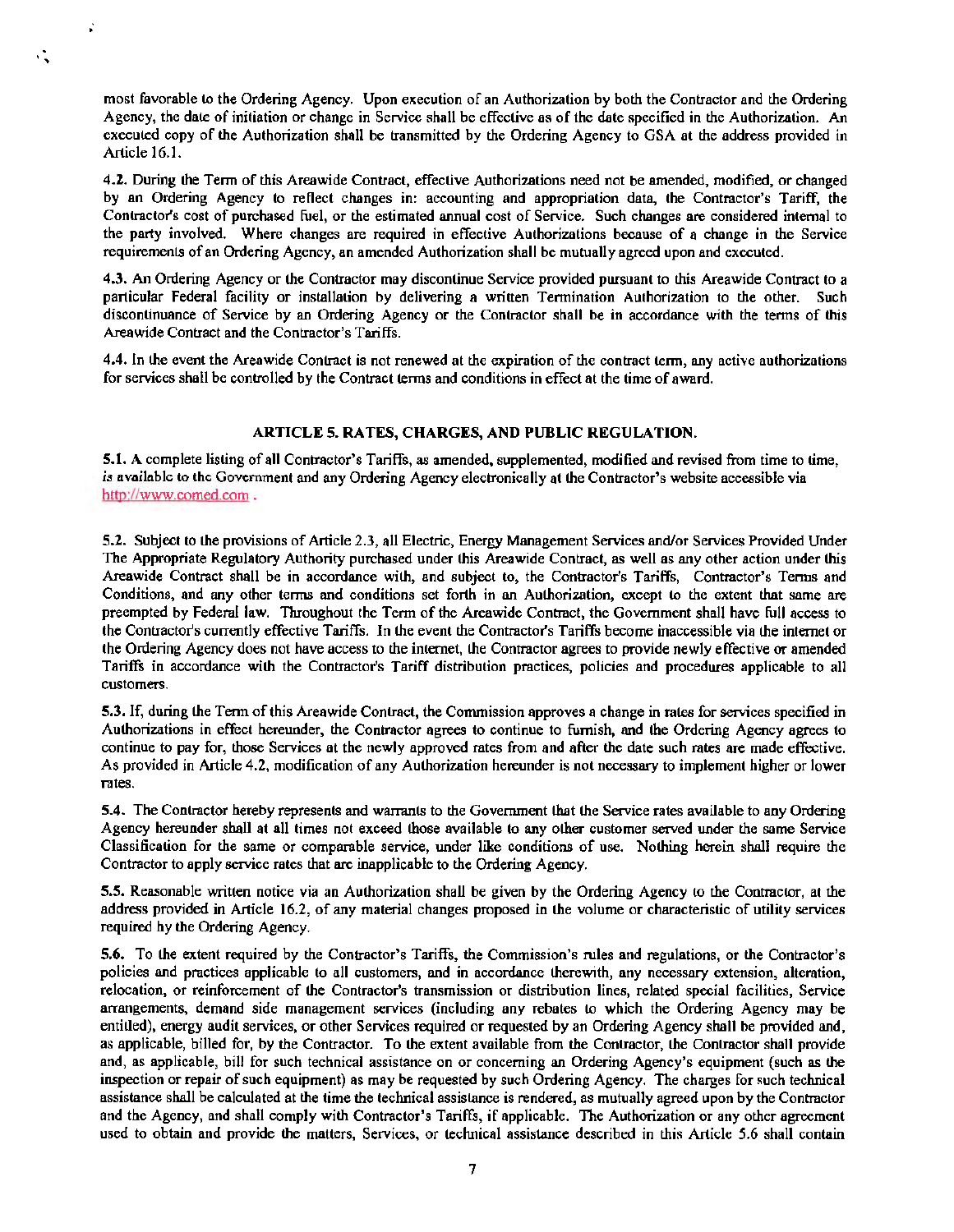information descriptive of the matters, Services, or technical assistance required or requested, including the amount of (or method to determine) any payment to be made by the Ordering Agency to the Contractor for the provision of said matters, Services, or technical assistance.

. .<br>م

 $\ddot{\cdot}$ 

5.7. Any charges for matters or Services referenced in Article 5.6 hereof which are not established by the Contractor's Tariffs shall be subject to audit by the Ordering Agency prior to payment provided, however, that notwithstanding such right to audit, payment for the matters and Services referenced in Article 5.6 thereof shall not be unreasonably withheld or denied. The Contractor further warrants and represents to the Government that charges for the matters or Services referenced in Article 5.6 hereof will not exceed the charges billed to other customers of the Contractor served under the same Service Classification for like matters or Services provided under similar circumstances.

5.8. The requirements of the Disputes clause at FAR 52.233-1 are supplemented to provide that matters involving the interpretation of Contractor's Tariff(s) are subject to the jurisdiction and regulation of the utility rate conunission having jurisdiction.

#### ARTICLE 6. BILLS AND BILLING DATA.

6.1 The Electric, Energy Management Services and/or Services provided under the Appropriate Regulatory Authority supplied hereunder shall be billed to the Ordering Agency at the address specified in each Authorization. Bills shall be submitted in original only, unless otherwise specified in the Authorization. All bills shall contain such data as is required by the Commission to substantiate the billing and such other reasonable and available data as may be requested by the Ordering Agency, provided that such other data are contained in bills provided to other customers of the Contractor served under the same Service Classification as the Ordering Agency.

## ARTICLE 7. PAYMENTS FOR SERVICES.

7.J. Payments hereunder shall not be paid in advance of Services rendered. The Ordering Agency shall effect payment of all bills for regulated Services rendered under this Areawide Contract in accordance with the terms of the Contractor's Tariff, Contractor's Standard Terms and Conditions, and any other payment terms and conditions set forth in an Authorization.. Changes in the Contractor's Tariff provisions for the payment of bills shall supersede the provisions of this paragraph to the extent of the applicability of such changes.

7.2. The Ordering Agency will make invoice payments for Services not subject to the direct oversight of the Commission in accordance with the provisions of the FAR Subpart 52.232-25 (Article 14.1-16). The interest rate for late payments made pursuant to this clause shall be computed in accordance with the Office of Management and Budget prompt payment regulations at *5* C.F.R. 1315.

7.3. Payments hereunder shall not nonnally be made in advance of services rendered in accordance with 48 C.F.R. Subpart 32.4, unless required by the Contractor's Tariff or Contractor's Tenns and Conditions. The applicability of this provision is limited to connection charge and line extension payments specifically cited in the Contractor's Tariff.

7.4. Each payment made by Treasury check to the Contractor shall include the Contractor's billing stub(s), or a Govenunent or Ordering Agency payment document, that clearly and correctly lists all of the Contractor's account numbers to which the payment applies and the dollar amount applicable to each account. If payment is by Electronic Funds Transfer either through the Automated Clearing House (ACH) or the Federal Reserve Wire Transfer System, the provisions of FAR Subpart 52.232-34 shall apply (See Article 14).

## ARTICLE 8. CONTRACTOR-OWNED METERS.

8.1. Metering equipment of standard manufacture suitable to measure all utility services supplied by the Contractor hereunder shall be furnished, installed, calibrated and maintained by the Contractor in accordance with Contractor's Tariffs and the Commission's regulations. In the event any meter fails to register or registers incorrectly, as determined by the regulations ofthe Commission, billing adjustments shall be made in accordance with such regulations.

8.2. The Contractor, so far as possible, shall read all meters monthly in accordance with the Contractor's Tariffand the Commission's regulations.

8.3. Meters shall be inspected upon installation in accordance with Contractor's Tariffs and the Commission's regulations. Subsequent inspection, periodic testing, repair, and replacement of meters shall be done in such place and manner as provided by the Commission's regulations. Upon notice that a meter is failing to register correctly, the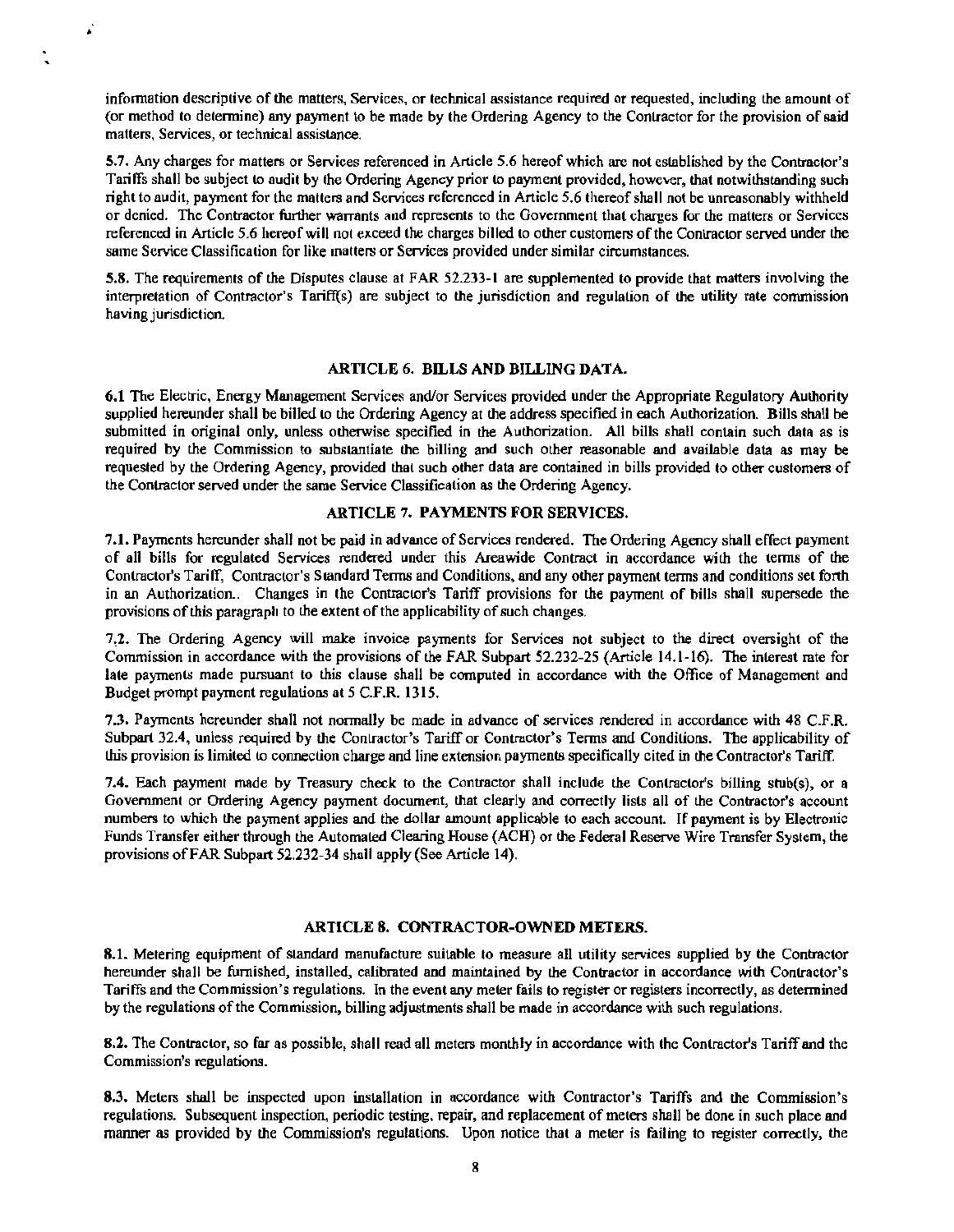Contractor shall take immediate steps to effect replacement or repair in accordance with Commission regulations. Ordering Agencies shall have the right to request a meter test in accordance with the procedures prescribed in the Commission's regulations. The tests and applicable meter accuracy standards are those set forth in the Commission's regulations. The expense of meter tests shall be borne by the party designated as responsible therefore in the Commission's regulations.

. ,.

..

8.4. For the purposes of this Article 8, references to meters shall apply only to Contractor-owned metering devices installed and maintained by the Contractor in accordance with Commission guidelines for utility service(s). References to meters under this Article shall not apply to meters that are to be installed by the Contractor at the request of an Ordering Agency, to be owned by the Government as a part of an Authorization for Energy Management Service or other Service.

## ARTICLE 9. EQUIPMENT AND FACILITIES.

9.1. Subject to the provisions of Article 5.6 hereof, the responsibility for owning, furnishing, installing, and maintaining all equipment and facilities (other than meters) required to supply service at the delivery point(s) specified in an Authorization shall be determined in accordance with the Contractor's regulated Tariffs and the Commission's regulations. The Ordering Agency shall provide, free of charge to the Contractor, mutually agreeable locations on its premises for the installation of meters and such other equipment furnished and owned by the Contractor and necessary to supply Service hereunder. The Contractor shall, at all times during the Tenn of this Areawide Contract, operate and maintain such equipment or facilities as for which it bas responsibility in accordance with this Article 9.1, in accordance with Contractor's Tariffs and the Commission's regulations. Notwithstanding anything to the contrary in FAR 52.241-5 (Contractor's Facilities (FEB 1995)), to the extent required by the Contractor's Tariffs and the Commission's rules and regulations, and in accordance thereof, such equipment and facilities as for which the Contractor has responsibility in accordance with this Article 9.1 shall be removed, or any underground equipment or facilities for which the Contractor has responsibility in accordance with this Article 9.1, such underground equipment or facilities may be abandoned, and in both cases, the Agency's premises restored, by the Contractor within a reasonable time after discontinuance of service to the Ordering Agency.

9.2. All necessary rights-of-way, easements and such other rights necessary to permit the Contractor to perfonn under this Areawide Contract shall be obtained and the expense for same borne in accordance with the Contractor's Tariffs and the Commission's rules and regulations.

9.3. Prior to the Contractor commencing construction on the property of the Ordering Agency, the Ordering Agency shall, at its own expense, provide the Contractor with copies of maps and other records of existing Government-owned on-site utilities and other potential obstructions, as deemed necessary by the Contractor. In addition, the Ordering Agency, at its own expense, shall locate and field-mark existing Government-owned on-site underground utilities prior to the Contractor commencing construction. As an option, the Ordering Agency may request the Contractor to provide these services within the scope of the Authorization, at an additional expense, if mutually agreed to by both parties. The Ordering Agency shall, at its own expense, identify and remove or otherwise render safe any and all unexploded ordinance on the property of the Ordering Agency prior to the Contractor commencing construction.

#### ARTICLE 10. LIABILITY.

10.1. If the Government and/or an Ordering Agency has limited or restricted the Contractor's right of access under Article 11 and thereby interfered with the Contractor's ability to supply service or to correct dangerous situations which are a threat to public safety, Contractor shall be excused from any contractual or service obligations that are impacted by the Government's limitation or restriction on access and the Government shall be responsible for any liability resulting from such restricted or limited access to the extent permitted by law and authorized by appropriations. This Article (10.1) shall not be construed to limit the Government's liability under applicable law.

10.2. The Contractor's liability to the Government and to any Ordering Agency for any failure to supply Service, for any interruptions in Service, and for any irregular or defective Service shall be determined in accordance with the Contractor's Tariffs or Contractor's Terms and Conditions.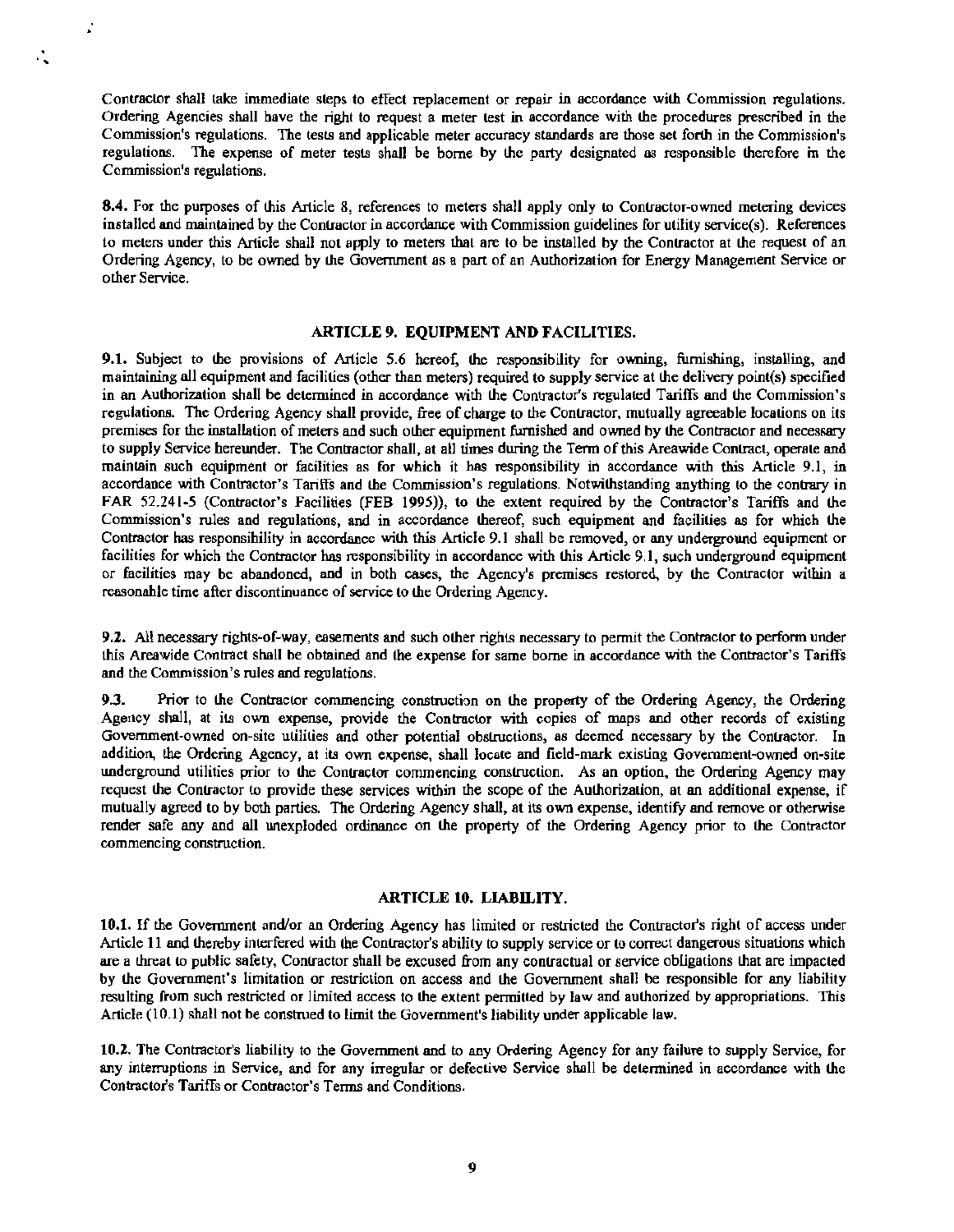10.3. Except as provided above, and in accordance with the Contractor's Tariff and Terms and Conditions of Setvice. the Government shall not be liable for damage or injury to any person or property, including death, occasioned solely by the Contractor's, its employees' or agents' negligent installation, use, operation or intentional misuse of the Contractor's equipment or facilities.

..

 $\ddot{\cdot}$ 

10.4. In accordance with the Contractor's Tariff and/or Terms and Conditions of Service, neither the Contractor nor its employees or agents, shall be liable for damage or injury to any person or property, including death, occasioned solely by the negligent installation, use, operation or intentional misuse of Contractor's equipment or facilities by the Government, its employees or agents.

10.5. The Contractor shall not be liable for incidents arising out of or in any way connected with the violation or compliance with any local, state or federal environmental law or regulation resulting from pre-existing conditions at a Government job site, release or spill of any pre-existing Hazardous Materials or Hazardous Waste, or out of the management and disposal of any pre-existing contaminated soils or ground water, hazardous or non-hazardous, removed from the ground as a result of work performed by the Contractor.

10.6. The Government agrees to accept full responsibility for and bear all costs associated with pre-existing environmental liability. Responsibility for testing, abatement, remediation, and/or disposal of Hazardous Material, including, but not limited to, contaminated soil, contaminated groundwater and contaminated surface water and storm water resulting from contact with pre-existing hazardous materials, lead paint, asbestos, polychlorinated biphenyls, fuel oil, or underground fuel oil tanks, shall remain with the Government. Where there is reason to suspect that Hazardous Material is present at the work site, or where Hazardous Material is encountered during the course of work being performed, the Contractor shall stop work, notify the Contracting Officer and Activity personnel, and request that the Government test the work site for such Hazardous Material and appropriately abate and dispose of such Hazardous Material. Once the work site has been cleared of all Hazardous Material, the Contractor shall resume work in that area.

#### ARTICLE 11. ACCESS TO PREMISES.

11.1. The Contractor and its employees, agents, representatives and independent contractors shall have access to the premises served at all reasonable times during the Term of any Authorization t executed under this Areawide Contract and for a reasonable period of time following its expiration or termination, whichever occurs latest, to perform certain work, which shall include but not be limited to the following: for the purpose of reading meters, making installations, repairs, or removals of the Contractor's equipment, or for any other proper purposes hereunder provided, however, that proper military or other governmental authority may limit or restrict such right of access in any manner considered by such authority to be reasonably necessary or advisable. However, any such limitation or restriction shall not be to the extent to prohibit the Contractor's ability to complete all work incident to the tennination or expiration of this Areawide Contract.

#### ARTICLE 12. PARTIES OF INTEREST.

12.1. This Areawide Contract shall be binding upon and inure to the benefit of the successors, legal representatives, and assignees of the respective parties hereto.

12.2. When the Contractor becomes aware that a change in ownership ("change in ownership" for purposes of this Areawide Contract being defined as a sale of more than fifty percent of the outstanding voting stock of the Contractor) or company name has occurred, or is certain to occur, the Contractor shall notify the Contracting Officer at the address provided in Article 16.1 not later than thirty (30) days after the effectiveness of any such ownership or name change. In the event the Contractor fails to make the notification required by this Article 12.2, the Government cannot guarantee the timely payment of outstanding invoices in accordance with the provisions of Article 7 .1; however, the Government shall be responsible for all payments related to the Services provided by the Contractor hereunder.

#### ARTICLE 13. REPRESENTATIONS AND CERTIFICATIONS.

13.1. This Areawide Contract incorporates by reference the representations and certifications made by the Contractor which shall be filed annually electronically at www.sam.gov.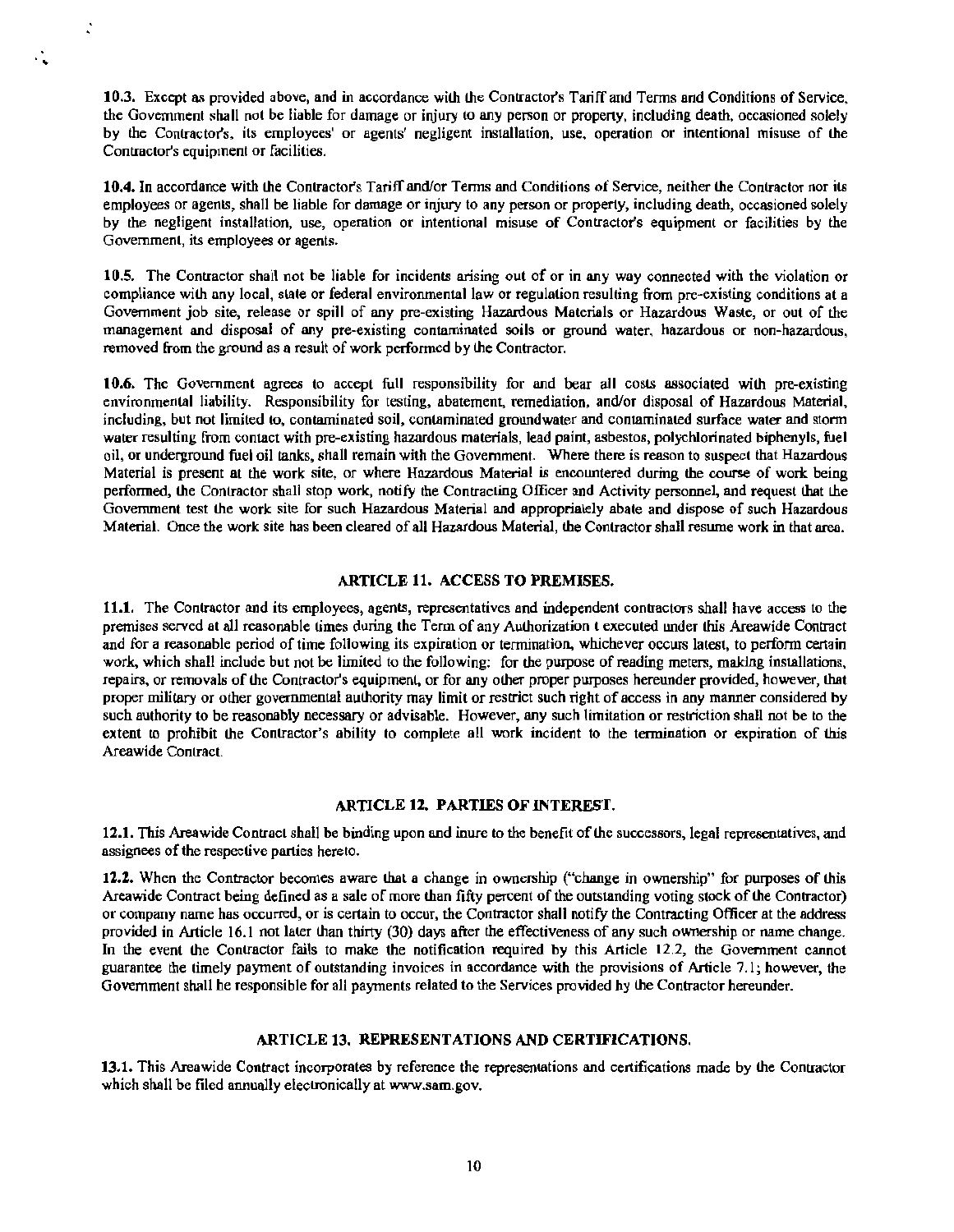13.2. Contractor represents that the following persons are currently authorized to negotiate and execute on its behalf with the U.S. Government in connection with this Areawide Contract: (List names, titles, email address and telephone numbers of the authorized negotiators):

1. Fidel Marquez, Jr.

 $\ddot{\cdot}$ 

Ñ.

SVP Governmental and External Affairs

312-394-4951

Fidel.marquez@comed.com

2. Miguel Ortega

Director External Affairs

630-437-2139

Miguel.ortega@comed.com

3. Thomas O'Neil

SVP Regulatory & Energy Policy & general Counsel

312-394-7205

### Thomas.oneill@comed.com

Contractor reserves the right to amend the above-list of persons at any time by delivering written notice to the Government at the address provided in Article 16. l.

## ARTICLE 14. SUPPLEMENTAL CLAUSES.

**14.1.** 52.252-2 Clauses Incorporated by Reference. (FEB 1998)

This Areawide Contract incorporates one or more clauses by reference, with the same force and effect as if they were given in full text. Upon request, the Contracting Officer will make their full text available. The offeror is cautioned that the listed provisions and clauses may include blocks that must be completed by the contractor and/or submitted with its documentation. In lieu of submitting the full text of those provisions and clauses, the contractor may identify the provision and/or clause by paragraph identifier and provide the appropriate information with its documentation. Also, the full text of a clause may be accessed electronically at this/these address (es): http//:www.arnet.gov

### FAR REF Federal Acquisition Regulation

| -1. | 52.203-3      | <b>GRATUITIES (APR 1984)</b>                                            |
|-----|---------------|-------------------------------------------------------------------------|
| 2.  | 52.203-5      | COVENANT AGAINST CONTINGENT FEES (MAY 2014)                             |
| 3.  | 52.203-6      | RESTRICTIONS ON SUBCONTRACTOR SALES TO THE GOVERNMENT (SEPT 2006)       |
| 4.  | 52.203-7      | ANTI-KICKBACK PROCEDURES (MAY 2014)                                     |
| 5.  | 52.203-8      | CANCELLATION, RESCISSION, AND RECOVERY OF FUNDS FOR ILLEGAL OR IMPROPER |
|     |               | ACTIVITY (MAY 2014)                                                     |
| 6.  | $52.203 - 10$ | PRICE OR FEE ADJUSTMENT FOR ILLEGAL OR IMPROPER ACTIVITY (MAY 2014)     |
| 7.  | 52.203-11     | CERTIFICATION AND DISCLOSURE REGARDING PAYMENTS TO INFLUENCE CERTAIN    |
|     |               | FEDERAL TRANSACTIONS (SEPT 2007)                                        |
| 8   | 52.203-12     | LIMITATION ON PAYMENTS TO INFLUENCE CERTAIN FEDERAL TRANSACTIONS        |
|     |               | (OCT 2010)                                                              |
| 9.  | 52.204-4      | PRINTED OR COPIED DOUBLE-SIDED ON RECYCLED PAPER (MAY 2011)             |
| 10. | 52.204-5      | WOMEN-OWNED BUSINESS (OTHER THAN SMALL BUSINESS) (MAY 1999)             |
| 11. | 52.204-9      | PERSONAL IDENTITY VERIFICATION OF CONTRACTOR PERSONNEL (JAN 2011)/,2    |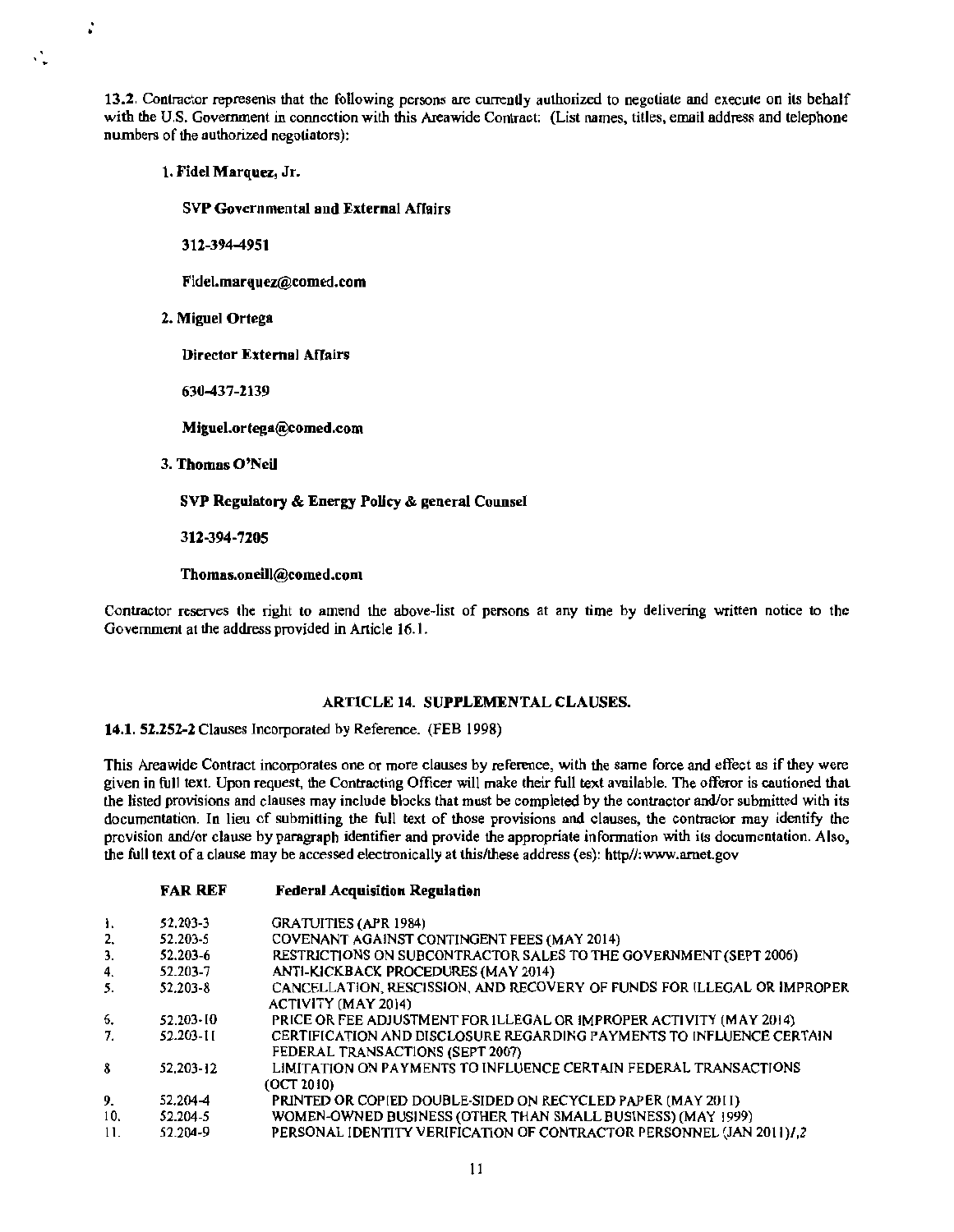| 12. | 52.204-7      | CENTRAL CONTRACTOR REGISTRATION (JUL 2013)                               |
|-----|---------------|--------------------------------------------------------------------------|
| 13. | 52.209-6      | PROTECTING THE GOVERNMENT'S INTEREST WHEN SUBCONTRACTING WITH            |
|     |               | CONTRACTORS DEBARRED, SUSPENDED, OR PROPOSED FOR DEBARMENT (OCT 2015)    |
| 14. | 52.215-2      | AUDIT AND RECORDS--NEGOTIATION (OCT 2010) /                              |
| 15. | 52.215-10     | PRICE REDUCTION FOR DEFECTIVE COST OR PRICING DATA (AUG 2011) /          |
| 16. | $52.215 - 12$ | SUBCONTRACTOR COST OR PRICING DATA (OCT 2010)/                           |
| 17  | 52.215-14     | INTEGRITY OF UNIT PRICES (OCT 2010)/                                     |
| 18. | 52.215-20     | REQUIREMENTS FOR COST OR PRICING DATA OR INFORMATION OTHER THAN COST     |
|     |               | OR PRICING DATA (OCT 2010)/                                              |
| 19. | 52,219-8      | UTILIZATION OF SMALL BUSINESS CONCERNS (OCT 2014)                        |
| 20. | 52.219-9      | SMALL BUSINESS SUBCONTRACTING PLAN (OCT 2015)                            |
| 21. | 52.219-16     | LIQUIDATED DAMAGES--SUBCONTRACTING PLAN (JAN 1999)                       |
|     | 52.222-3      | <b>CONVICT LABOR (JUNE 2003)</b>                                         |
| 22. |               | PROHIBITION OF SEGREGATED FACILITIES (APR 2015)                          |
| 23. | 52.222-21     | EQUAL OPPORTUNITY (APR 2015)                                             |
| 24. | 52.222-26     | EQUAL OPPORTUNITY FOR VETERANS (OCT 2015)                                |
| 25. | 52.222-35     | AFFIRMATIVE ACTION FOR WORKERS WITH DISABILITIES (JUL 2014)              |
| 26. | 52.222-36     |                                                                          |
| 27. | 52.222-37     | EMPLOYMENT REPORTS ON VETERANS (OCT 2015)                                |
| 28. | 52,222-38     | COMPLIANCE WITH VETERANS' EMPLOYMENT REPORTING REQUIREMENTS              |
|     |               | (SEPT 2010)                                                              |
| 29. | 52.222-50     | COMBATING TRAFFICKING IN PERSONS (MAR 2015)                              |
| 30. | 52.222-54     | <b>EMPLOYMENT ELIGIBILITY VERIFICATION (OCT 2015)</b>                    |
| 31. | $52.223 - 4$  | RECOVERED MATERIAL CERTIFICATION (MAY 2008)/                             |
| 32. | 52,223-5      | POLLUTION PREVENTION AND RIGHT-TO-KNOW INFORMATION (MAY 2011)            |
| 33. | 52.223-6      | DRUG-FREE WORKPLACE (MAY 2001)                                           |
| 34. | 52.223-9      | ESTIMATE OF PERCENTAGE OF RECOVERED MATERIAL CONTENT FOR EPA-            |
|     |               | DESIGNATED ITEMS (MAY 2008)1,3                                           |
| 35. | 52.223-15     | ENERGY EFFICIENCY IN ENERGY-CONSUMING PRODUCTS (DEC 2007) I              |
| 36. | 52.223-17     | AFFIRMATIVE PROCUREMENT OF EPA-DESIGNATED ITEMS IN SERVICE AND           |
|     |               | CONSTRUCTION CONTRACTS (MAY 2008)/                                       |
| 37. | 52.225-13     | RESTRICTIONS ON CERTAIN FOREIGN PURCHASES (JUNE 2008)                    |
| 38. | 52.232-11     | EXTRAS (APR 1984)                                                        |
| 39. | 52.232-17     | INTEREST (MAY 2014)                                                      |
| 40. | 52,232-18     | AVAILABILITY OF FUNDS (APR 1984)                                         |
| 41. | 52.232.19     | AVAILABILITY OF FUNDS FOR THE NEXT FISCAL YEAR (APR 1984) 4              |
| 42. | 52.232-23     | ASSIGNMENT OF CLAIMS (MAY 2014)                                          |
| 43. | 52.232-25     | <b>PROMPT PAYMENT (JUL 2013) /</b>                                       |
| 44. | 52,232-33     | PAYMENT BY ELECTRONIC FUNDS TRANSFER-CENTRAL CONTRACTOR                  |
|     |               | <b>REGISTRATION (JUL 2013)</b>                                           |
| 45. | 52.232-35     | DESIGNATION OF OFFICE FOR GOVERNMENT RECEIPT OF ELECTRONIC FUNDS         |
|     |               | TRANSFER INFORMATION (JUL 2013) /.2                                      |
| 46. | 52.232-36     | PAYMENT BY THIRD PARTY (MAY 2014) 2                                      |
| 47. | 52.232-37     | MULTIPLE PAYMENT ARRANGEMENTS (MAY 1999)                                 |
| 48. | 52.233-1      | DISPUTES (MAY 2014)                                                      |
| 49. | 52,233-4      | APPLICABLE LAW FOR BREACH OF CONTRACT CLAIM (OCT 2004)                   |
| 50. | 52.236-9      | PROTECTION OF EXISTING VEGETATION, STRUCTURES, EQUIPMENT, UTILITIES, AND |
|     |               | IMPROVEMENTS (APR 1984)                                                  |
|     | 52.237-2      | PROTECTION OF GOVERNMENT BUILDINGS, EQUIPMENT, AND VEGETATION            |
| 51. |               |                                                                          |
|     |               | (APR 1984)                                                               |
| 52. | 52.241-2      | ORDER OF PRECEDENCE-UTILITIES (FEB 1995)                                 |
| 53. | 52.241-3      | SCOPE AND DURATION OF CONTRACT (FEB 1995) 4                              |
| 54. | 52.241-4      | CHANGE IN CLASS OF SERVICE (FEB 1995)                                    |
| 55. | 52.241-5      | <b>CONTRACTOR'S FACILITIES (FEB 1995)</b>                                |
| 56. | $52.241 - 6$  | SERVICE PROVISIONS (FEB 1995) 4                                          |
| 57. | $52.24[-7]$   | CHANGE IN RATES OR TERMS AND CONDITIONS OF SERVICE FOR REGULATED         |
|     |               | SERVICES (FEB 1995)                                                      |
| 58. | 52.241-8      | CHANGE IN RATES OR TERMS AND CONDITIONS OF SERVICE FOR UNREGULATED       |
|     |               | <b>SERVICES (FEB 1995) 1.3</b>                                           |
| 59. | 52.241-9      | CONNECTION CHARGE (FEB 1995) 2,3                                         |
| 60. | 52.241-9      | CONNECTION CHARGE (ALT I) (FEB 1995) 2,3                                 |
| 61. | 52.241-10     | TERMINATION LIABILITY (FEB 1995) 2,3                                     |
| 62. | $52,241 - 12$ | NONREFUNDABLE, NONRECURRING SERVICE CHARGE (FEB 1995) 2,3                |
| 63. | 52.242-13     | <b>BANKRUPTCY (JULY 1995)</b>                                            |
| 64. | $52,243-1$    | CHANGES-FIXED PRICE (AUG 1987)                                           |
| 65. | 52.244-5      | COMPETITION IN SUBCONTRACTING (DEC 1996) /                               |

 $\frac{1}{\sqrt{2}}\sum_{i=1}^{N}\frac{1}{i} \sum_{j=1}^{N} \frac{1}{j} \sum_{j=1}^{N} \frac{1}{j} \sum_{j=1}^{N} \frac{1}{j} \sum_{j=1}^{N} \frac{1}{j} \sum_{j=1}^{N} \frac{1}{j} \sum_{j=1}^{N} \frac{1}{j} \sum_{j=1}^{N} \frac{1}{j} \sum_{j=1}^{N} \frac{1}{j} \sum_{j=1}^{N} \frac{1}{j} \sum_{j=1}^{N} \frac{1}{j} \sum_{j=1}^{N} \frac{1}{j} \sum_{j=1}$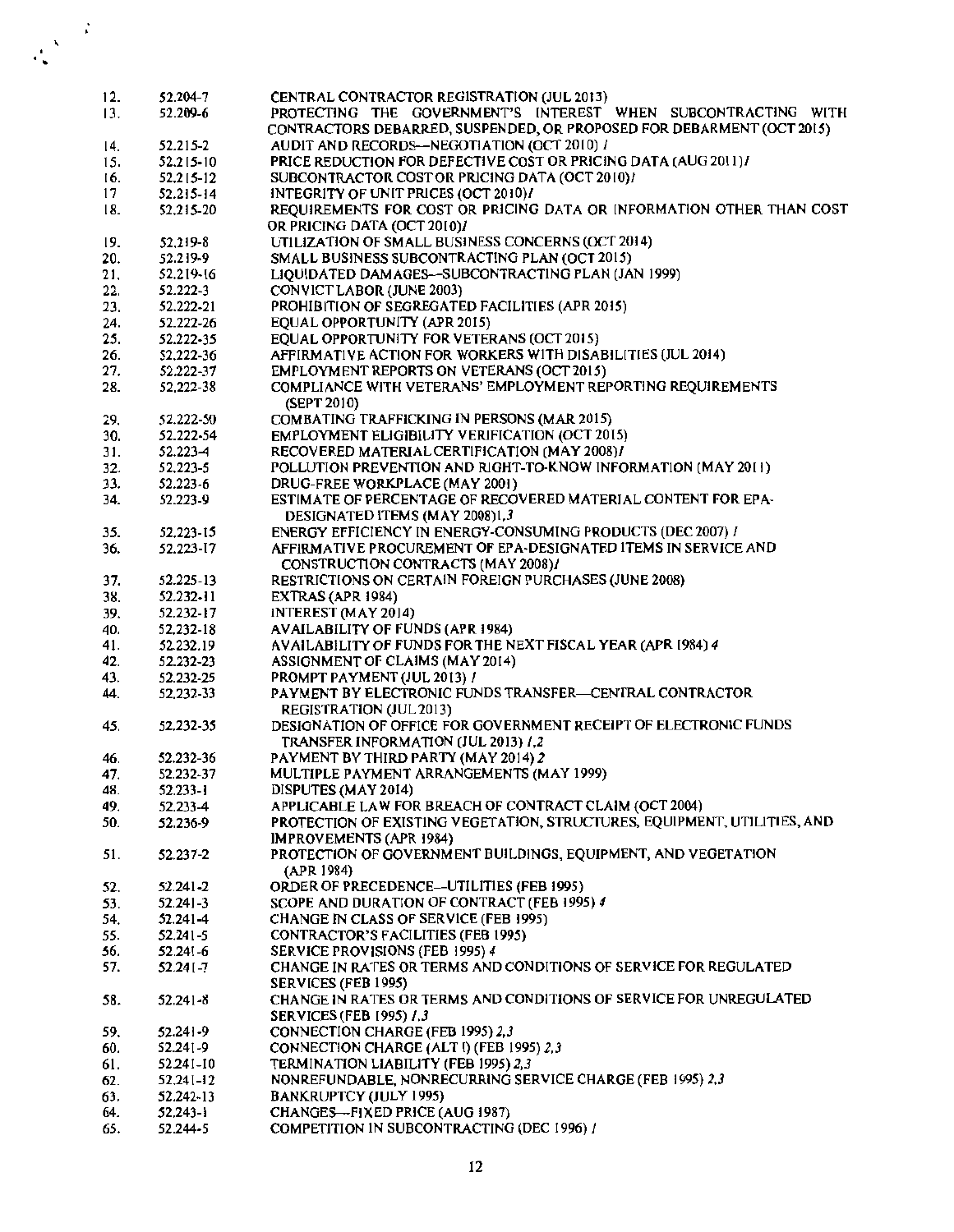| SUBCONTRACTS FOR COMMERCIAL ITEMS (OCT 2015)<br>52.244-6<br>66.                            |  |
|--------------------------------------------------------------------------------------------|--|
| LIMITATION OF LIABILITY-SERVICES (FEB 1997)<br>67.<br>52.246-25                            |  |
| VALUE ENGINEERING (ALTI) (OCT 2010) /<br>68.<br>$52.248 - 1$                               |  |
| TERMINATION FOR CONVENIENCE OF THE GOVERNMENT (SERVICES) (SHORT FORM)<br>69.<br>52.249-4   |  |
| (APR 1984)                                                                                 |  |
| DEFAULT (FIXED-PRICE SUPPLY AND SERVICE) (APR 1984) /<br>52.249-8<br>70.                   |  |
| AVAILABILITY OF FUNDS FOR THE NEXT FISCAL YEAR OR QUARTER (SEPT 2010)<br>71.<br>552.241-70 |  |
| DISPUTES (UTILITY CONTRACTS) (AUG 2010)<br>72.<br>552.241-71                               |  |

I INDICATES THAT THE CLAUSE APPUES TO THE ENERGY MANAGEMENT AUTHORIZATION AND ONLY TO THE EXTENT THAT THE CONTRACTING OFFICER OF THE DELIVERY ORDER DETERMINES THAT THE CLAUSE IS NECESSARY FOR EFFICIENT CONTRACT ADMINISTRATION.

*2* lNDICATES THAT THE CLAUSE APPLIES TO THE ELECTRIC SERVICE AUTHORIZATION AND ONLY TO THE EXTENT THAT THE CONTRACTING OFFICER OF THE DELIVERY ORDER DETERMINES THAT THE CLAUSE IS NECESSARY FOR EFFICIENT CONTRACT ADMlNTSTRATION.

*3* THE REFERENCED CLAUSE SHOULD BE INCLUDED JN FULL TEXT TN THE AUTHORIZATION FOR ELECTRJC SERVICE.

4 INDICATES THAT THE CLAUSE HAS BEEN INCLUDED WITHIN THE TEXT OF THE AREA WIDE CONTRACT ON A ''SUBSTANTIALLY THE SAME" BASIS AS REQUIRED BY SUBPART 41.SOl(A) OF THE FEDERAL ACQUJSITION REGULATIONS

Clauses marked with an asterisk (•) are only applicable if checked on an Authorization, and only to the work ordered on that Authorization.

#### 14.2 Unregulated Services.

...

 $\mathcal{L}$ 

Pursuant to this Areawide Contract, the Contractor may provide energy related services that are not subject to rate and tariff regulations by the Commission under a pre-approved alternative (FAR 52.241-8) that demonstrates the Contractor will provide these services under terms and conditions that are competitive and otherwise in the best interests of the Ordering Agency. ff, as demonstrated by the Ordering Agency, the conditions for use of this preapproved alternative cannot be satisfied, then the Ordering Agency should consider the requirement ofthe Competition in Contracting Act of 1984 and the extent to which a competitive acquisition process is required to select and award a contract for these unregulated services. 1f an Authorization under this Areawide Contract is utilized, the prices and terms and conditions for unregulated services offered by the Contractor shall be negotiated subject to the requirements of FAR 41.5, subject to the general requirements of FAR 52.241-8.

### 14.3 Repeal of Clauses During Term of Areawide Contract.

If, during the Term of this Areawide Contract, any of the clauses contained in this Article are repealed, revoked, or dissolved by the Government, then such clauses shall no longer be part of this Areawide Contract as of the date of such repeal, revocation, or dissolution. The elimination of these clauses by reason of such repeal, revocation, or dissolution shall not affect the continuing validity and effectiveness of the remainder of this Areawide Contract or other clauses referenced in this Article. The parties' conduct thereafter shall be modified accordingly and reflect the repeal, revocation, or dissolution as related to their respective rights and obligations hereunder.

14.4 Clauses Incorporated in Full Text.

### 1. 52.222-40 Notification ofEmployee Rights Uoder the National Labor Relations Act.

As prescribed in 22.1605, insert the following clause:

NOTIFICATION OF EMPLOYEE RIGHTS UNDER THE NATIONAL LABOR RELATIONS ACT (DEC 2010)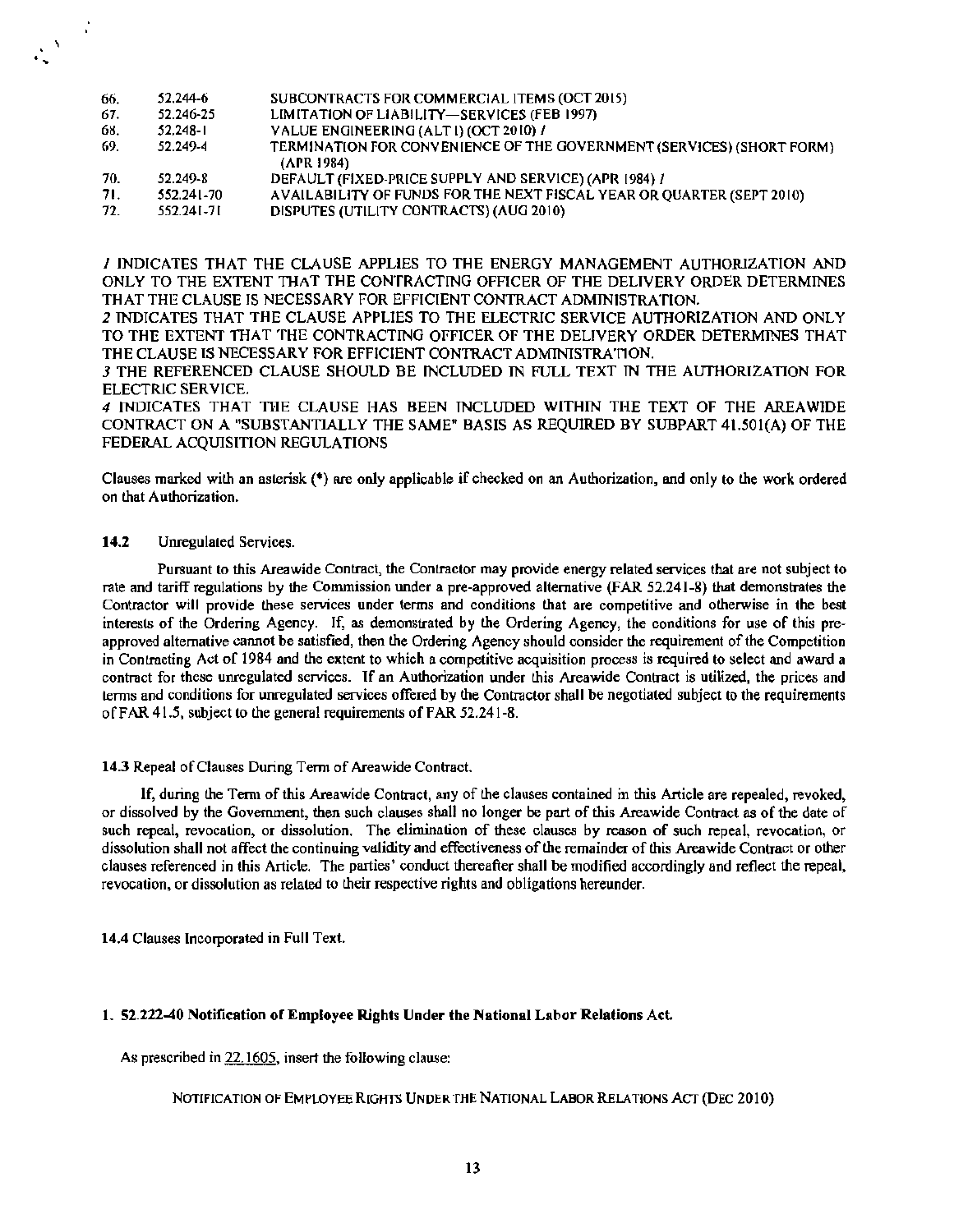(a) During the term of this contract, the Contractor shall post an employee notice, ofsuch size and in such form, and containing such content as prescribed by the Secretary of Labor, in conspicuous places in and about its plants and offices where employees covered by the National Labor Relations Act engage in activities relating to the perfonnance of the contract, including all places where notices to employees are customarily posted both physically and electronically, in the languages employees speak, in accordance with 29 CFR 471.2 (d) and (f).

(1) Physical posting ofthe employee notice shall be in conspicuous places in and about the Contractor's plants and offices so that the notice is prominent and readily seen by employees who are covered by the National Labor Relations Act and engage in activities related to the performance of the contract.

(2) Ifthe Contractor customarily posts notices to employees electronically, then the Contractor shall also post the required notice electronically by displaying prominently, on any website that is maintained by the Contractor and is customarily used for notices to employees about tenns and conditions of employment, a link to the Department of Labor's website that contains the full text of the poster. The link to the Department's website, as referenced in (b)(3) of this section, must read, "Important Notice about Employee Rights to Organize and Bargain Collectively with Their Employers."

(b) This required employee notice, printed by the Department of Labor, may be—

(I) Obtained from the Division ofInterpretations and Standards, Office ofLabor-Management Standards, U.S. Department of Labor, 200 Constitution Avenue, NW, Room N-5609, Washington, DC 20210, (202) 693-0123, or from any field office of the Office of Labor-Management Standards or Office of Federal Contract Compliance Programs;

(2) Provided by the Federal contracting agency ifrequested;

(3) Downloaded from the Office ofLabor- Management Standards Web site at

www.dol.gov/olms/regs/compliance/EO13496.htm; or

(4) Reproduced and used as exact duplicate copies of the Department ofLabor's official poster.

(c) The required text of the employee notice referred to in this clause is located at Appendix A, Subpart A, 29 CFR Part 471.

(d) The Contractor shall comply with all provisions of the employee notice and related rules, regulations, and orders of the Secretary of Labor.

(e) In the event that the Contractor does not comply with the requirements set forth in paragraphs (a) through (d) of this clause, this contract may be tenninated or suspended in whole or in part, and the Contractor may be suspended or debarred in accordance with 29 CFR 471.14 and subpart  $9.4$ . Such other sanctions or remedies may be imposed as are provided by 29 CFR part 471, which implements Executive Order 13496 or as otherwise provided by law.

(f) Subcontracts.

. )

Î,

 $(1)$  The Contractor shall include the substance of this Clause, including this paragraph  $(f)$ , in every subcontract that exceeds \$I0,000 and will be performed wholly or partially in the United States, unless exempted by the rules, regulations, or orders of the Secretary of Labor issued pursuant to section 3 of Executive Order 13496 of January 30, 2009, so that such provisions will be binding upon each subcontractor.

(2) The Contractor shall not procure supplies or services in a way designed to avoid the applicability of Executive Order 13496 or this clause.

(3) The Contractor shall take such action with respect to any such subcontract as may be directed by the Secretary of Labor as a means of enforcing such provisions, including the imposition of sanctions for noncompliance.

(4) However, if the Contractor becomes involved in litigation with a subcontractor, or is threatened with such involvement, as a result ofsuch direction, the Contractor may request the United States, through the Secretary of Labor, to enter into such litigation to protect the interests of the United States.

(End of clause)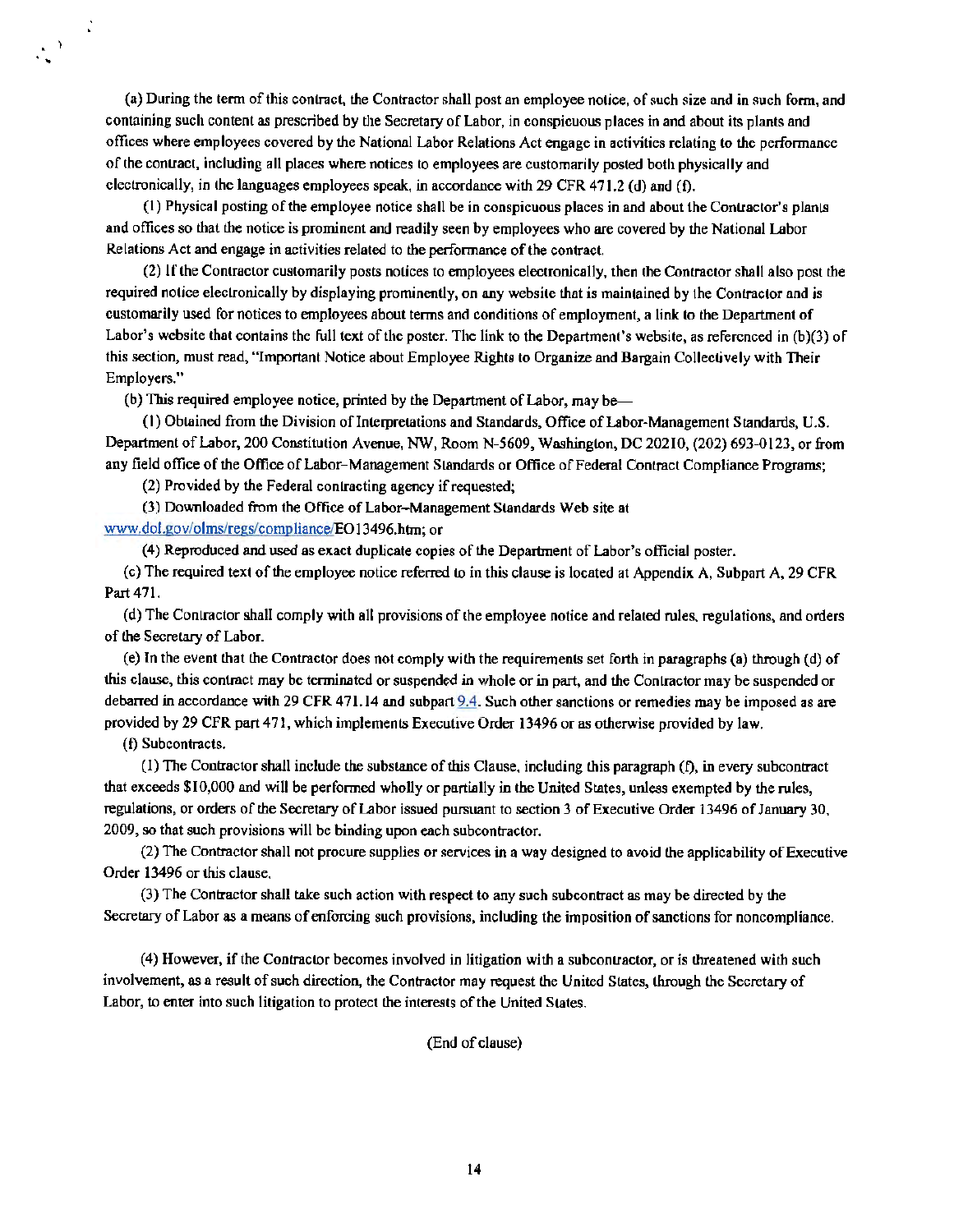## 2. 51.241-7 Change in Rates or Terms and Conditions of Service for Regulated Services (FEB 1995)

The items included in Contractor's Tariff are available to the government and any Ordering Agency electronically at the Contractor's website, http://www.comed.com. ln addition, the government and any Ordering Agency may register at the website maintained by each of the respective Regulatory Commissions for each docket opened regarding Contractor for automatic electronic notifications pertaining to that docket. Contractor shall comply with the Commission's regulatory requirements applicable to notifications to Contractor customers for changes to Contractors Tariff.

(End of clause)

### 3. 52.252-1 Solicitation Provisions Incorporated by Reference (FEB 1998)

As prescribed in  $52.107(a)$ , insert the following provision:

SOLICITATION PROVISIONS INCORPORATED BY REFERENCE (FEB 1998)

(SEE ARTICLE 14. I)

4. The requirements of the Disputes clause at Federal Acquisition Regulation (FAR) 52.233-1 are supplemented to provide that matters involving the interpretation oftariffed retail rates, tariffrate schedules, and tariffed terms provided under this Areawide contract are subject to the jurisdiction and regulation ofthe utility rate commission having jurisdiction.

## 5. 52.216-1 Type of Contract

As prescribed in 16.105, complete and insert the following provision:

Type of Contract (Apr 1984)

For ECMs, the Government contemplates award of a Fixed Price contract resulting from this solicitation.

#### 14.4 State Taxes.

..

 $\ddot{\cdot}$ 

The contract price includes all State and local taxes levied on or measured by the contract or sales price of the services or completed supplies furnished under this contract. The Government agrees either to pay the amount of the state or local taxes to the Contractor or provide evidence necessary to sustain an exemption from such taxes.

#### ARTICLE 15. SMALL BUSINESS SUBCONTRACTING PLAN.

15.1. Attached hereto and made a part hereof by reference is a SUBCONTRACTING PLAN FOR SMALL BUSINESS CONCERNS, SMALL BUSINESS CONCERNS OWNED AND CONTROLLED BY SOCIALLY & ECONOMICALLY DlSADVANTAGED INDIVIDUALS, HUB ZONE BUSINESS CONCERNS, WOMAN OWNED SMALL BUSINESS CONCERNS, VETERAN-OWNED SMALL BUSINESSES CONCERNS AND DISABLED VETERAN-OWNED BUSINESSES negotiated between the Contractor and the Government, which is applicable on a company wide basis pursuant to the requirements of Section 211 of P.L. 95~507, as amended *(15*  U.S.C. 637(d)). The Contractor expressly understands that this subcontracting plan is an annual plan and hereby agrees to submit a new subcontracting plan by November  $30<sup>th</sup>$  of each year during the Term of this Areawide Contract.

15.2. lnfonnation and announcements concerning current developments in the GSA Small Business Subcontracting Program are available on the GSA Energy Division web site accessible via http://www.gsa.gov/energy.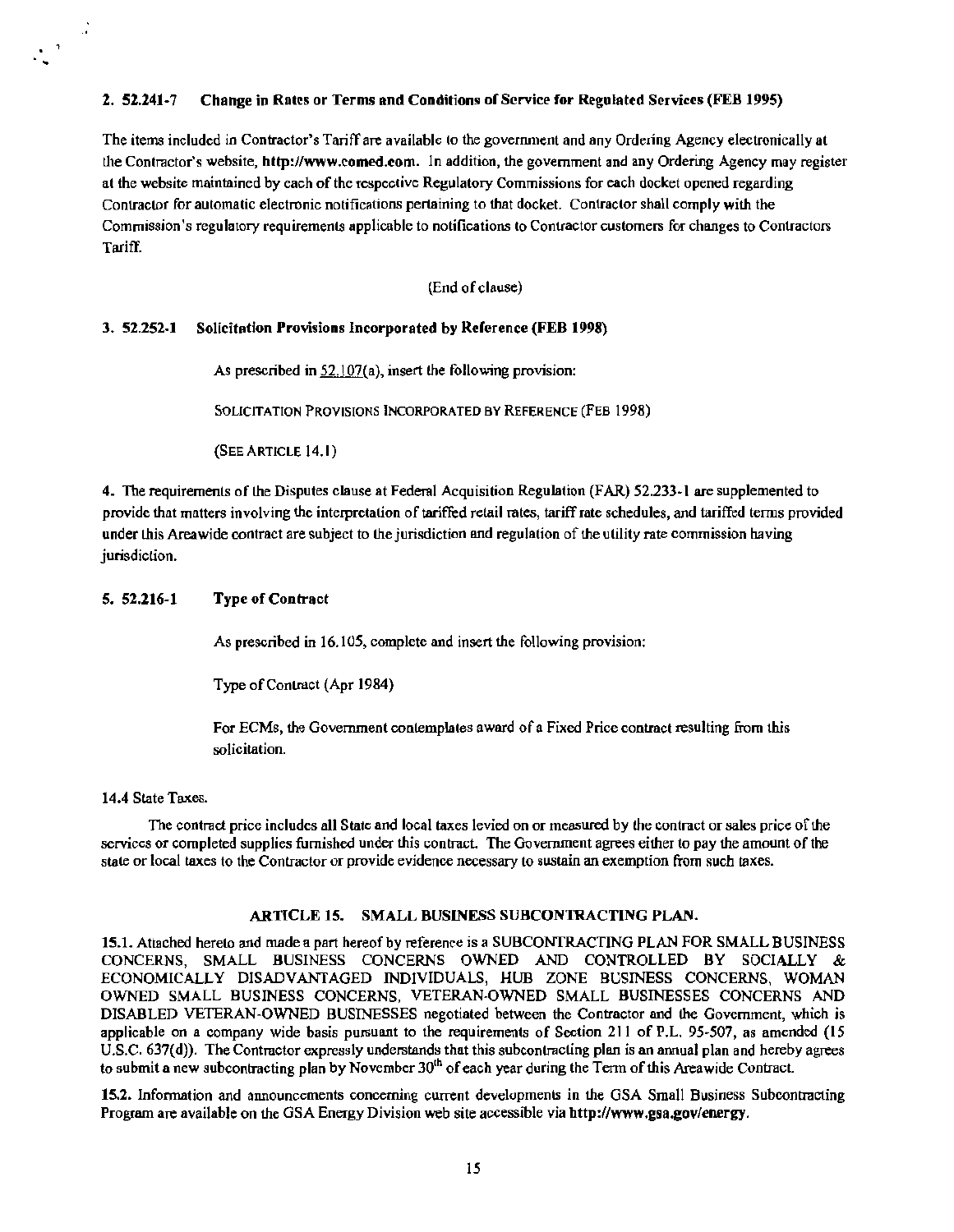## ARTICLE 16. NOTICES.

 $\cdot$  .

16.J. Unless specifically provided otherwise, all notices required to be provided to the Govenunent under lhis Areawide Contract shall be mailed to: U. S. General Services Administration, PBS, Office of Facilities Management and Services Program; Director, Energy Division, 1800 F Street, NW Room 51 16, Washington, DC 20405.

16.2. All inquiries and notices to the Contractor regarding this Areawide Contract shall be mailed to: Miguel Ortega (Telephone Number: (630)437-2139 ), (E-mail: Miguel.ortega@comed.com) or to such other person as the Contractor may hereafter designate in writing.

16.3. The Ordering Agency shall provide GSA wilh a copy of all fully executed Exhibits including any applicable attachments at the address provided in Article 16.1.

### ARTICLE 17. REPORTING.

The Contractor shall provide, as prescribed and directed by the Contracting Officer, an annual report on Subcontracting Plan Achievements, in accordance with the approved subcontracting plan for small business concerns and small business concerns owned and controlled by socially and economically disadvantaged individuals by October 30 of each year during the Term of this Areawide Contract. The report shall be submitted electronically utilizing the Small Business Administration's Electronic Subcontracting Reporting System. The website address of system can be found at http://www.esrs.gov.

## ARTICLE 18. EXHIBIT "B" AUTHORIZA TJON FOR ENERGY MANAGEMENT SERVICES (UTILITY ENERGY SERVICES CONTRACTS)

18.1. Measurement and verification: Energy Conservation Measures (ECM) will not be nonnally considered unless a net overall energy or water usage or cost reduction can be demonstrated and verified. Verification standards for energy projects are established in the North-American Energy Measurement and Verification Protocol (NEMVP), published by the Department ofEnergy's Federal Energy Management Program (FEMP), or as agreed in the Authorization.

18.2. Unless otherwise provided by law or the terms and conditions of an Authorization, the following provisions shall apply:

(a) Payment for energy conservation measures, when authorized as Energy Management Service (EMS), shall be equal to the direct cost of capital or financing amortized over a negotiated payment tenn commencing on the date of acceptance of the completed installation;

(b) The payment term for Authorizations involving energy conservation measures should be calculated to enable the Ordering Agency's payment(s) to be lower than the estimated cost savings to be realized from its implementation. In no event, however, shall this term exceed eighty percent (80%) of the useful life of the equipment/material to be installed.

18.3. Subcontracting: Contractor shall have the right to enter into a subcontract with a third-party Energy Service Company ("ESCO"), which shall include unregulated affiliates of Contractor, to perform the project development and project management functions under the Authorization. Contractor or any such ESCO designated by Contractor may perform any or all of the Energy Management Services requested by an Ordering Agency through subcontractors (each an "EMS Subcontractor"). EMS Subcontractors shall be competitively selected in accordance with FAR 52.244-5 (Competition in Subcontracting) (DEC 1996) (See Article 14). EMS Subcontractor selection shall be based on cost, experience, past perfonnance and other such factors as the Contractor and the Ordering Agency may mutually deem appropriate and reasonably related to the Government's minimum requirements. Upon request by the Government, the Contractor shall make available to the contracting officer all documents related to the selection of a subcontractor. In no event shall the Service be provided by an EMS Subcontractor listed as excluded from Federal Procurement Programs maintained by GSA pursuant to 48 C.F.R. 9.404 in accordance with 52.209-6 (Protecting the Government's Interest when Subcontracting with Contractors Debarred, Suspended, or Proposed for Debannent (AUG 2013) (See Article 14)).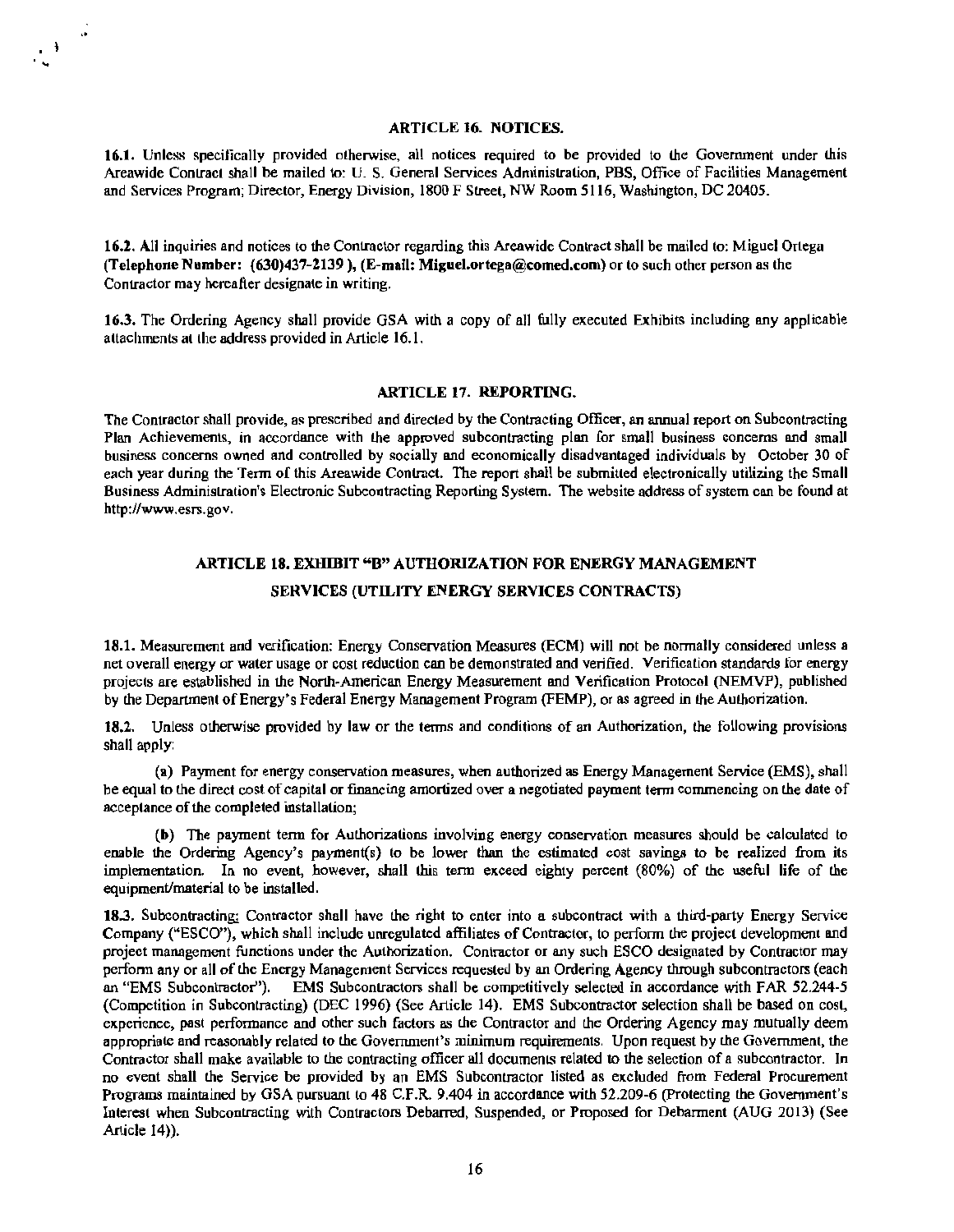18.4. For all Authorizations involving Energy Conservation Measures, it is desirable to have a Warranty Clause that addresses the specific needs and requirements of the work being performed and equipment that is to be provided by the Contractor; however, in the absence of a Warranty Clause in the Authorization, the following language will serve as the default Clause:

The Company shall pass lhrough to the Agency all warranties on equipment installed or provided by it or its subcontractors on Government property with the following representation:

COMMONWEALTH EDISON COMPANY ACKNOWLEDGES THAT THE UNITED STATES OF AMERICA WILL OWN OR LEASE THE EQUIPMENT AND/OR MATERIALS BEING INSTALLED OR SUPPLIED HEREUNDER, AND, ACCORDINGLY, AGREES THAT ALL WARRANTIES SET FORTH HEREIN, OR OTHERWISE PROVIDED BY LAW JN FAVOR OF GOVERNMENT SHALL INURE ALSO TO THE BENEFIT OF THE UNITED STATES AND THAT ALL CLAIMS ARISING FROM ANY BREACH OF SUCH WARRANTIES OR AS A RESULT OF DEFECTS IN OR REPAIRS TO SUCH EQUIPMENT OR SUPPLIES MAY BE ASSERTED AGAINST COMMONWEALTH EDISON COMPANY OR MANUFACTURER DIRECTLY BY THE UNITED STATES OF AMERICA.

18.5. The Ordering Agency shall submit to GSA a copy of all preliminary energy audit results or energy conservation measure analysis for review and compliance with Federal regulations and policy. Upon written acknowledgement from GSA of receipt of the aforementioned information, a copy of which shall be provided by the Ordering Agency to the Contractor, the Ordering Agency may negotiate Task Orders with the Contractor for the implementation of the energy conservation measures described in the preliminary docwnents. The Ordering Agency shall provide GSA with copies of fully executed Exhibit "B" Authorizations for any Energy Management Services resulting from confirmed/approved energy audits, including any applicable attachments, at the address provided in Article 16.1.

18.6. Contractor's Responsibilities under this Areawide Contract:

. .

 $\overline{a}$ 

(a) The Contractor shall not provide Energy Management Service to Federal facilities unless the facility is a current customer or prospective customer of the regulated utility within the franchised service territory of the utility company providing such services.

(b) The work that is to be perfonned under the Authorization for Energy Management Services shall be limited to work resulting in a direct reduction in energy or water usage (see Article 1.l(j)) and any modification or repair that is necessary as a direct result of the installation of the ECM.

18.7. Energy Savings and Scoring of UESC's by the Ordering Agency (ies):

For Ordering Agency facilities, UESC's that meet the definition of"Energy Management Service" ("EMS") prescribed in Article l.l(k) of this Areawide Contract, and which follow the guidance prescribed in OMB Memoranda M-12-21 and M-98-13, may be scored for budgetary purposes by the Ordering Agency (ies) on an annual basis if the UESC requires:

- (a) Energy savings perfonnance assurances or guarantees ofthe savings to be generated by improvements, which must cover the full cost of the Federal investment for the improvements;
- (b) Measurement and verification (M&V) of savings through commissioning and retro-commissioning; and
- (c) Competition or an alternatives analysis as part of the selection process prior to entering into a UESC

18.8. In order to assure the necessary fiscal responsibility consistent with sound program management, for Ordering Agency facilities, alternatively financed UESCs may include a plan for continued action during the contract to assure continued accomplishment of expected performance (this is referred to as a Performance Assurance or Performance Verification Plan). The level of performance assurance (M&V) and its associated costs should be worth the level of certainty of cost savings that the Ordering Agency reasonably deems to be necessary. Each alternatively financed UESC may have a perfonnance assurance plan to accomplish this. Such plans should provide for the separate evaluation of each energy conservation measure and combination of measures in order to identify the appropriate level of needed performance asswance activity based on the technical complexity, potential savings magnitude, and specific situation. (See Overview of the Measurement and Verification for Federal Energy Projects Guidelines Version 2.2 or FEMP Fact Sheet - Perfonnance Assurance for Multi· Year Contracts under the Utility Incentive Program for further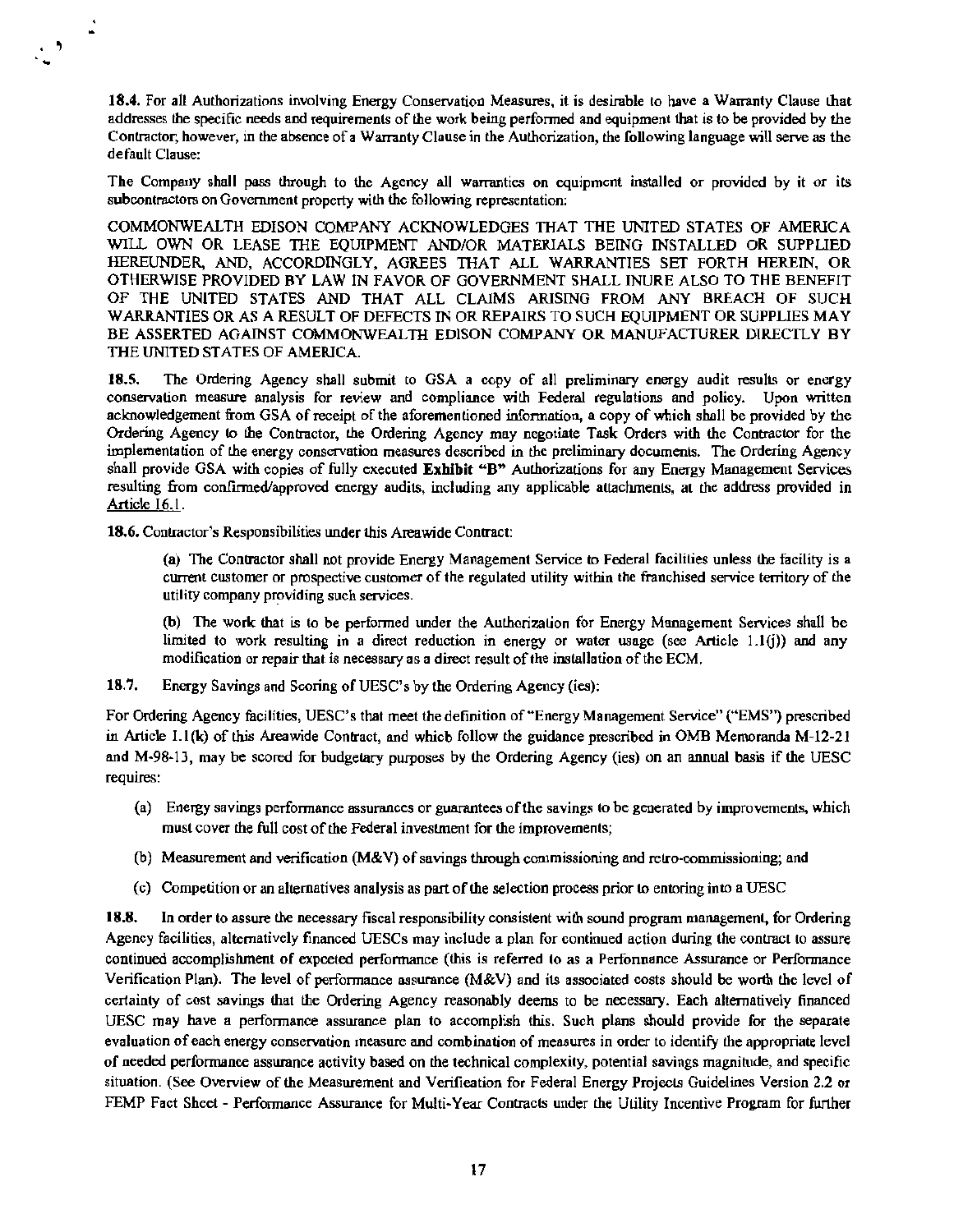guidance.) Inclusion of and compliance with the performance assurance plan in the specific project task order satisfies the requirements of Contractor under section 18.1 and 18.7.

... '

#### ARTICLE 19. MISCELLANEOUS.

19.1. Contract administration: The Ordering Agency shall assist in the day-to-day administration of the Service being provided to it under an Authorization.

19.2. Anti-Deficiency: Unless otherwise authorized by Public Law or Federal Regulation, nothing contained herein shall be construed as binding the Government to expend, in any one fiscal year, any sum in excess of the appropriation made by Congress for that fiscal year in furtherance of the matter of any Authorization executed in accordance with this Areawide Contract or to involve the Government in an obligation for the future expenditure of monies before an appropriation is made (Anti-Deficiency Act, 31 U.S.C. 1341.A. I).

19.3. Obligation to Serve: Nothing contained in this Areawide Contract shall obligate the Contractor to take any action which it may consider to be detrimental to its obligations as a public utility.

19.4 Tenn of Authorizations: It is recognized that during the Term of this Areawide Contract, situations and/or requirements may arise where it may be desirable that the tenn of service to an Ordering Agency's facility extend beyond the Term of this Areawide Contract. In such event, the particular Authorization involved may specify a term extending beyond the Tenn of this Areawide Contract, provided that it is within the contracting authority of the Ordering Agency and appropriate termination liability provisions have been negotiated between the Contractor and Ordering Agency to address unamortized balances for connection charge or energy management service projects.

19.5. Indemnification: Any indemnification language contained in standard form agreements executed between the Ordering Agency and the Contractor shall be binding upon the Federal Government only to the extent authorized by opinions ofthe Government Accountability Office and the Federal Torts Claims Act.

19.6. Waiver of Sovereign Immunity: Any language contained in standard form agreements executed between the Ordering Agency and the Contractor shall not be construed to waive the federal government's sovereign immunity, and may not be applicable where the federal government's sovereign immunity has not otherwise been waived by statutory law.

19.7. Davis Bacon Act: Since this Areawide Public Utility Contract does not involve the regulated utility company perfonning on a Federally funded or assisted contract for the construction, alteration, or repair of a public work and/or public facility, the Davis Bacon Act does not apply to the work to be performed by the regulated utility company in connection with the provision of regulated utility services. However, if a determination by the Department of Labor (DOL) differs, the regulated utility company will be solely responsible for any financial liability for any contrary determination by DOL.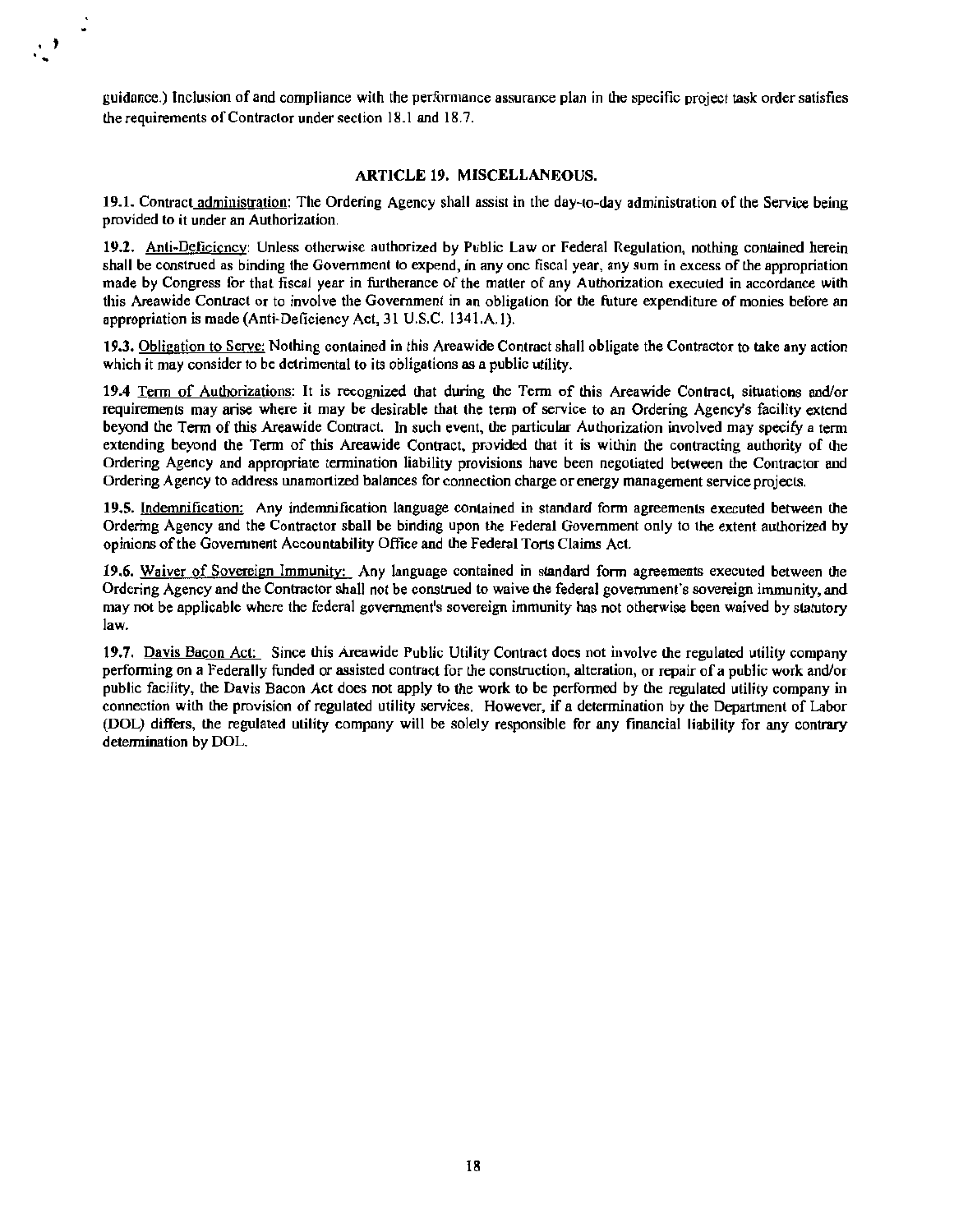IN WITNESS WHEREOF, the parties have executed this Areawide Contract as of the day and the year first above written.

> **UNITED STATES OF AMERICA**  Acting through the Administrator of General Services

1. Loman  $\alpha$ indar By:

LINDA K. KOMAN GSA, PBS, Energy Division Contracting Officer

ATTEST:

 $\cdot$  '

 $Bv:$ **JERARD BUTLER** GSA, PBS, Energy Division

**COMMONWEALTH EDISON COMPANY** 

Bon Sibel Marguez<br>Title: SVP, Grovernmerke & Community Relations

ATTEST:

By: Heather Hawley nthe: *Gillahr Assistant*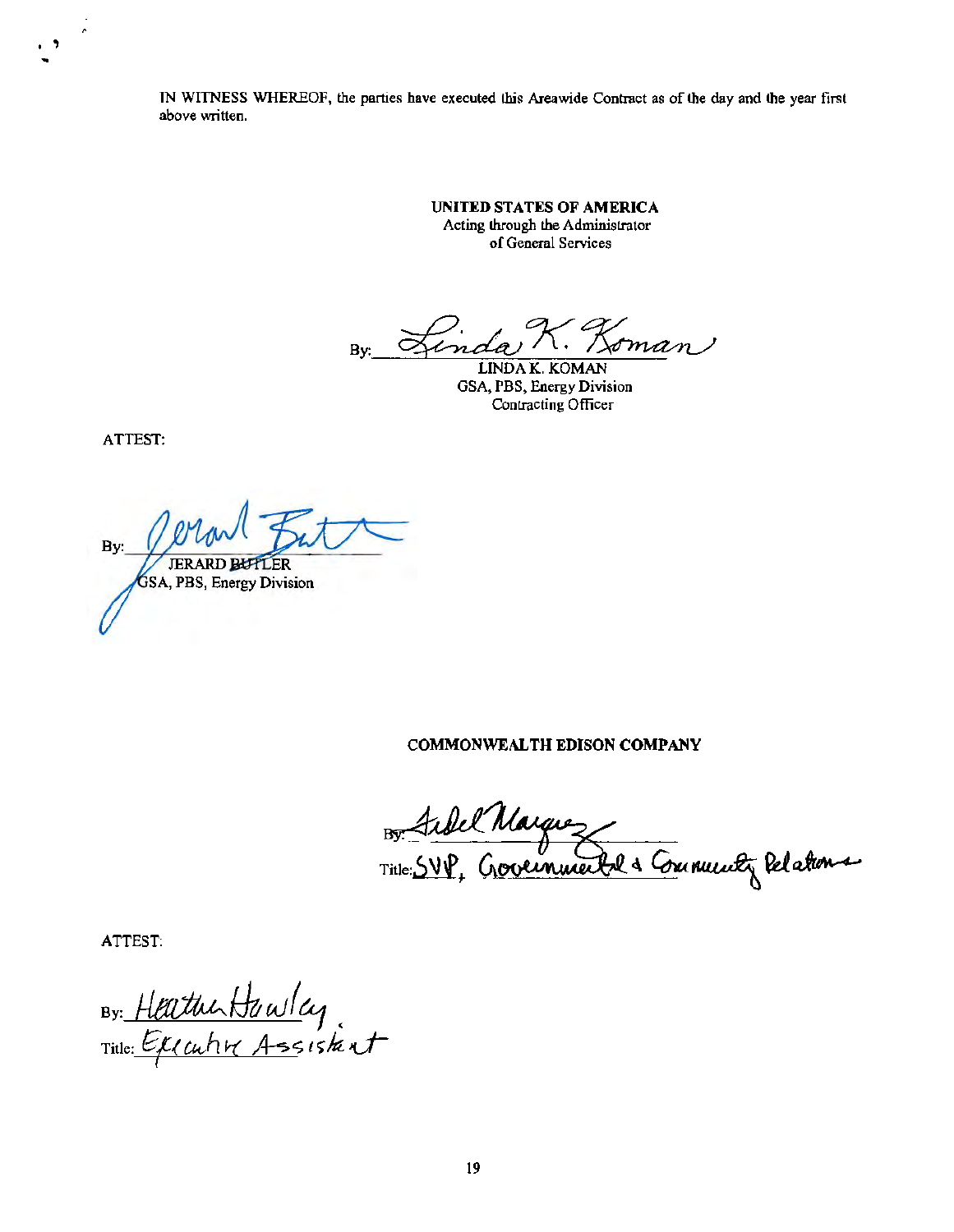## **CERTIFICATE**

 $I, 5$ cont N. Peters, certify that 1 am  $As$  start de vertify of COMMONWEALTH EDISON COMPANY, named as Contractor in the negotiated Areawide Public Utility Contract No. GS-OOP-16-BSD-1205; that  $\overline{H}$ de | Mexque z, who signed said Areawide Public Utility Contract on behalf of the Contractor, was then  $\frac{\mathcal{N}P}{\mathcal{N}}$  Contract  $\mathcal{N}$  is  $\mathcal{N}$  of said Corporation; and that said Areawide Public Utility Contract was duly signed for and on behalf of said Corporation and is within the scope of its corporate powers.

101 Aan Peter

.,  $\mathcal{L}$ 

(Corporate Seal)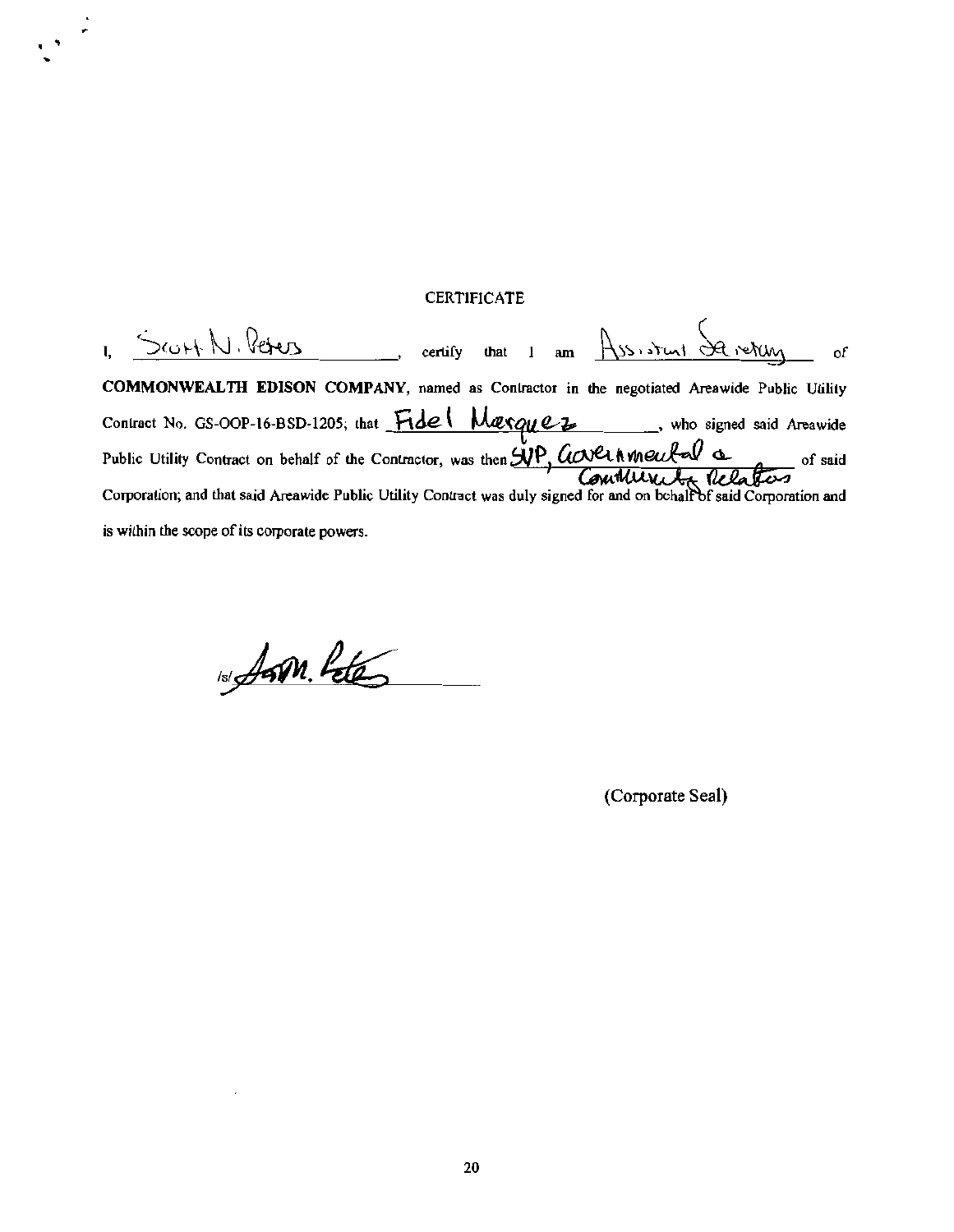#### **ЕХНІВІТ "А"**

 $\mathbf{r}^{\star}$ 

 $\frac{1}{2}$ 

Contractor's ID NO. (Optional) Ordering Agency's ID (Optional)

#### **COMMONWEALTH EDISON COMPANY** AUTHORIZATION FOR ELECTRIC SERVICE, CHANGE IN ELECTRIC SERVICE, OR DISCONNECTION AND/OR TERMINATION OF ELECTRIC SERVICE UNDER CONTRACT NO. GS-OOP-16-BSD-1205

| Ordering Agency:<br>Address:                                                                                                                                                                                                                                                                                                                                        |                                                 |                                           |                                                                                                                                                                                                                                |                                    |  |
|---------------------------------------------------------------------------------------------------------------------------------------------------------------------------------------------------------------------------------------------------------------------------------------------------------------------------------------------------------------------|-------------------------------------------------|-------------------------------------------|--------------------------------------------------------------------------------------------------------------------------------------------------------------------------------------------------------------------------------|------------------------------------|--|
| Pursuant to Contract No. GS-OOP-16-BSD-1205 between the Contractor and the United States Government and subject to all the<br>provisions thereof, service to the United States Government under such contract shall be rendered or modified as hereinafter stated. Contract<br>Article 2 and 4 shall be followed for the initiation of service under this contract. |                                                 |                                           |                                                                                                                                                                                                                                |                                    |  |
| <b>SERVICE ADDRESS:</b>                                                                                                                                                                                                                                                                                                                                             | <b>PREMISES TO BE SERVED:</b>                   |                                           |                                                                                                                                                                                                                                |                                    |  |
|                                                                                                                                                                                                                                                                                                                                                                     |                                                 |                                           | NATURE OF SERVICE: □ Connect, □ Change, □ Disconnect, □ Continue Service, □ DSM Work,<br>$\Box$ Line Extension, Alteration, Relocation, or Reinforcement, $\Box$ Special Facilities                                            |                                    |  |
| OTHER TERMS AND CONDITIONS:<br>POINT OF DELIVERY: And the contract of the contract of the contract of the contract of the contract of the contract of the contract of the contract of the contract of the contract of the contract of the contract of the con                                                                                                       |                                                 |                                           | Attach any other relevant terms and conditions under which service will be provided.                                                                                                                                           |                                    |  |
| TERM OF SERVICE: From the control of the control of the control of the control of the control of the control o                                                                                                                                                                                                                                                      |                                                 |                                           |                                                                                                                                                                                                                                |                                    |  |
| regulatory body having jurisdiction. (see article 5 of this contract.)                                                                                                                                                                                                                                                                                              |                                                 |                                           |                                                                                                                                                                                                                                |                                    |  |
|                                                                                                                                                                                                                                                                                                                                                                     |                                                 |                                           |                                                                                                                                                                                                                                | ΚW                                 |  |
| ESTIMATED ANNUAL SERVICE COST: \$                                                                                                                                                                                                                                                                                                                                   |                                                 |                                           |                                                                                                                                                                                                                                |                                    |  |
|                                                                                                                                                                                                                                                                                                                                                                     |                                                 |                                           | ESTIMATED CONNECTION/SPECIAL FACILITIES CHARGE: \$                                                                                                                                                                             |                                    |  |
|                                                                                                                                                                                                                                                                                                                                                                     |                                                 |                                           | ACCOUNTING AND APPROPRIATION DATA FOR SERVICE: AND THE SAME AND APPROPRIATION DATA FOR SERVICE:                                                                                                                                |                                    |  |
| FOR CONNECTION/SPECIAL FACILITIES CHARGE;                                                                                                                                                                                                                                                                                                                           |                                                 |                                           |                                                                                                                                                                                                                                |                                    |  |
| CLAUSES INCORPORATED BY REFERENCE (Check applicable clauses):                                                                                                                                                                                                                                                                                                       |                                                 |                                           |                                                                                                                                                                                                                                |                                    |  |
| $(l)$ 52.211-10                                                                                                                                                                                                                                                                                                                                                     |                                                 |                                           | Commencement, Prosecution and Completion of Work (APR 1984)                                                                                                                                                                    |                                    |  |
| 52.236-5<br>(2                                                                                                                                                                                                                                                                                                                                                      | Material and Workmanship (APR 1984)             |                                           |                                                                                                                                                                                                                                |                                    |  |
| 52.241-4<br>$\langle 3 \rangle$                                                                                                                                                                                                                                                                                                                                     | Change in Class of Service (FEB 1995)           |                                           |                                                                                                                                                                                                                                |                                    |  |
| $52,241-3$<br>(4)                                                                                                                                                                                                                                                                                                                                                   |                                                 | Scope and Duration of Contract (FEB 1995) |                                                                                                                                                                                                                                |                                    |  |
| $52.241 - 5$<br>(S                                                                                                                                                                                                                                                                                                                                                  | Contractor's Facilities (FEB 1995)              |                                           |                                                                                                                                                                                                                                |                                    |  |
| $52.241 - 7$<br>(6)                                                                                                                                                                                                                                                                                                                                                 | (Use Full Text of Clause)                       |                                           | Change in Rates or Terms and Conditions of Service for Regulated Services (FEB 1995)                                                                                                                                           |                                    |  |
| $52.241 - 11$<br>(7)                                                                                                                                                                                                                                                                                                                                                | Multiple Service Locations (FEB 1995)           |                                           |                                                                                                                                                                                                                                |                                    |  |
| $52.243 - I$<br>(8)                                                                                                                                                                                                                                                                                                                                                 | Changes-Fixed Price (AUG 1987)                  |                                           |                                                                                                                                                                                                                                |                                    |  |
| (9).                                                                                                                                                                                                                                                                                                                                                                | 52.249-Default ( ) (Specify appropriate Clause) |                                           |                                                                                                                                                                                                                                |                                    |  |
|                                                                                                                                                                                                                                                                                                                                                                     |                                                 |                                           | BILLS WILL BE RENDERED TO THE ORDERING AGENCY FOR PAYMENT AT THE FOLLOWING ADDRESS:<br>$\mathbf{in}$                                                                                                                           | copies.                            |  |
|                                                                                                                                                                                                                                                                                                                                                                     |                                                 |                                           | The foregoing shall be effective upon the return of the fully executed original Authorization by the Contractor to the ordering Agency.                                                                                        |                                    |  |
|                                                                                                                                                                                                                                                                                                                                                                     |                                                 |                                           |                                                                                                                                                                                                                                |                                    |  |
| ACCEPTED:                                                                                                                                                                                                                                                                                                                                                           |                                                 |                                           |                                                                                                                                                                                                                                |                                    |  |
|                                                                                                                                                                                                                                                                                                                                                                     |                                                 |                                           |                                                                                                                                                                                                                                |                                    |  |
|                                                                                                                                                                                                                                                                                                                                                                     |                                                 |                                           |                                                                                                                                                                                                                                | <b>COMMONWEALTH EDISON COMPANY</b> |  |
| (Ordering Agency)                                                                                                                                                                                                                                                                                                                                                   |                                                 |                                           | (Contractor)                                                                                                                                                                                                                   |                                    |  |
|                                                                                                                                                                                                                                                                                                                                                                     |                                                 |                                           |                                                                                                                                                                                                                                | The Company of the Company         |  |
| Βy.<br>Authorized Signature                                                                                                                                                                                                                                                                                                                                         |                                                 |                                           | Bv:<br>Authorized Signature                                                                                                                                                                                                    |                                    |  |
|                                                                                                                                                                                                                                                                                                                                                                     |                                                 |                                           |                                                                                                                                                                                                                                |                                    |  |
| Title:                                                                                                                                                                                                                                                                                                                                                              |                                                 |                                           | Title: Title: Title: The Communication of the Communication of the Communication of the Communication of the Communication of the Communication of the Communication of the Communication of the Communication of the Communic |                                    |  |
|                                                                                                                                                                                                                                                                                                                                                                     |                                                 |                                           |                                                                                                                                                                                                                                |                                    |  |
| Date: $\frac{1}{2}$ and $\frac{1}{2}$ and $\frac{1}{2}$ and $\frac{1}{2}$ and $\frac{1}{2}$ and $\frac{1}{2}$ and $\frac{1}{2}$ and $\frac{1}{2}$ and $\frac{1}{2}$ and $\frac{1}{2}$ and $\frac{1}{2}$ and $\frac{1}{2}$ and $\frac{1}{2}$ and $\frac{1}{2}$ and $\frac{1}{2}$ and $\frac{1$                                                                       |                                                 |                                           |                                                                                                                                                                                                                                |                                    |  |
|                                                                                                                                                                                                                                                                                                                                                                     |                                                 |                                           |                                                                                                                                                                                                                                |                                    |  |

٠ Include a reference to the applicable rate schedule, and attach a copy of such schedule

 $\star\star$ If necessary, attach and make part hereof supplemental agreements or sheets that cover required connection or extension charges and special facilities or service arrangements. (See Article 5 of this Contract for instructions.)

NOTE: A fully executed copy of this Authorization shall be transmitted by the ordering Agency to the GSA, PBS, Energy Division (PMAA), 1800 F Street, NW, Room 5116 Washington, DC 20405.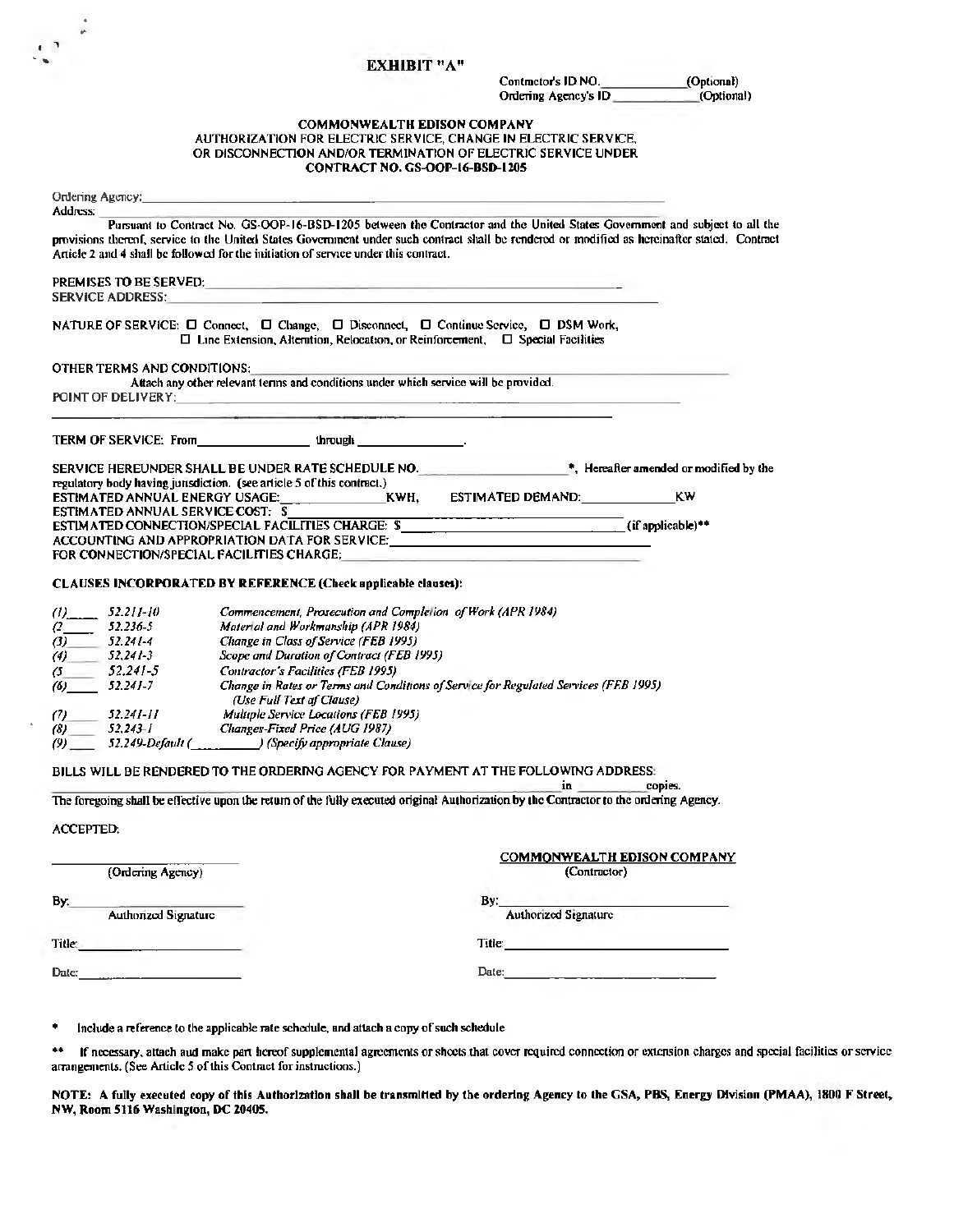#### EXHIBIT "B"

Contractor's ID NO. (Optional)<br>Ordering Agency's ID NO. (Optional)

## COMMONWEALTH EDISON COMAPANY<br>AUTHORIZATION FOR, OR TERMINATION OF, ENERGY MANAGEMENT SERVICES CONTRACT NO. GS.OOP-16-BSD-1205

| Ordering Agency:                                                                                                                                                                                                               |                                                                                                                                                                                                                                                                                                                                                                       |                                                                                                                        |                                                                                                                                                                                                                                                                                                                                               |
|--------------------------------------------------------------------------------------------------------------------------------------------------------------------------------------------------------------------------------|-----------------------------------------------------------------------------------------------------------------------------------------------------------------------------------------------------------------------------------------------------------------------------------------------------------------------------------------------------------------------|------------------------------------------------------------------------------------------------------------------------|-----------------------------------------------------------------------------------------------------------------------------------------------------------------------------------------------------------------------------------------------------------------------------------------------------------------------------------------------|
| Address:<br>service under this contract.                                                                                                                                                                                       |                                                                                                                                                                                                                                                                                                                                                                       |                                                                                                                        | Pursuant to Contract No. GS-OOP-16-BSD-1205 between the Contractor and the United States Government and subject to all the provisions thereof, service to the<br>United States Government under such contract shall be rendered or modified as hereinafter stated. Contract Articles 2 and 4 shall be followed for the initiation of          |
|                                                                                                                                                                                                                                |                                                                                                                                                                                                                                                                                                                                                                       |                                                                                                                        |                                                                                                                                                                                                                                                                                                                                               |
| SERVICE ADDRESS: And the contract of the contract of the contract of the contract of the contract of the contract of the contract of the contract of the contract of the contract of the contract of the contract of the contr |                                                                                                                                                                                                                                                                                                                                                                       | <u> 1990 - Jan Barn Barn, mars and de la partie de la partie de la partie de la partie de la partie de la partie d</u> |                                                                                                                                                                                                                                                                                                                                               |
| <b>NATURE OF SERVICE:</b>                                                                                                                                                                                                      | D Preliminary Energy Audit<br>$\square$ EMS Engineering & Design Study<br>$\square$ Demand Side Management (DSM) Project                                                                                                                                                                                                                                              | <b>D</b> EMS Feasibility Study<br>$\Box$ EMSInstallation<br>$\Box$ Other (See Remarks Below)                           |                                                                                                                                                                                                                                                                                                                                               |
| of this contract.)                                                                                                                                                                                                             |                                                                                                                                                                                                                                                                                                                                                                       |                                                                                                                        | SERVICE HEREUNDER shall be provided consistent with the Contructor's Tariffs, rates, rules, regulations, riders, practices, and/or terms and conditions of service, as<br>modified, amended or supplemented by the Contractor, to the extent that they are applicable and approved, to the extent required, by the Commission. (See Article 5 |
| POINT OF DELIVERY:<br><b>ESTIMATED PROJECT COST: \$</b>                                                                                                                                                                        | ACCOUNTING AND APPROPRIATION DATA: THE COMMUNICATION OF THE CONTRACT OF THE CONTRACT OF THE CONTRACT OF THE CO                                                                                                                                                                                                                                                        |                                                                                                                        |                                                                                                                                                                                                                                                                                                                                               |
| <b>LIST OF ATTACHMENTS:</b><br>$\Box$ General Terms and<br>Implementation Guidelines to<br>Exhibit B (attached as Exhibit B-                                                                                                   | $\Box$ Payment Provisions                                                                                                                                                                                                                                                                                                                                             | $\Box$ Special Requirements                                                                                            | $\Box$ Economic Analysis                                                                                                                                                                                                                                                                                                                      |
| D.<br>□ Facility/Site Plans<br>$\Box$ Design Drawings                                                                                                                                                                          | □ Historical Data<br>$\Box$ Design Specifications                                                                                                                                                                                                                                                                                                                     | $\Box$ Utility Usage History<br>$\Box$ Certifications                                                                  | $\Box$ ECP Feasibility Study<br>$\Box$ Commission Schedules                                                                                                                                                                                                                                                                                   |
|                                                                                                                                                                                                                                | CLAUSES INCORPORATED BY REFERENCE (Check applicable clauses):                                                                                                                                                                                                                                                                                                         |                                                                                                                        |                                                                                                                                                                                                                                                                                                                                               |
| $(1)$ 52.211-10<br>$(2)$ 52.232-5<br>(3)<br>52.2332-27<br>52.236-5<br>(4)<br>$(5)$ $52.241-8$                                                                                                                                  | Cammencement, Prosecution and Completion of Work (APR 1984)<br>Payments under Fixed-Price Construction Contracts (SEP 2002) -Supersedes<br>provisions of payment clauses in Article 14.<br>Prompt Payment for Construction Contracts (FEB 2002)<br>Material and Workmanship (APR 1984)<br>Change in Rates or Terms and Conditions of Service for Unregulated Services |                                                                                                                        |                                                                                                                                                                                                                                                                                                                                               |
| 52.243-1<br>(6) —<br>$(7)$ 52.249-                                                                                                                                                                                             | (FEB 1995) (Use full Text of Clause)<br>Changes-Fixed Price (AUG 1987)<br>Default (Specify appropriate Clause)                                                                                                                                                                                                                                                        |                                                                                                                        |                                                                                                                                                                                                                                                                                                                                               |
| appropriate type of contract.                                                                                                                                                                                                  |                                                                                                                                                                                                                                                                                                                                                                       |                                                                                                                        | In addition, the Contracting Officer negoriating the terms and canditions under this autharization shall supplement the above-referenced clauses with clauses for the                                                                                                                                                                         |
| <b>REMARKS:</b>                                                                                                                                                                                                                |                                                                                                                                                                                                                                                                                                                                                                       |                                                                                                                        |                                                                                                                                                                                                                                                                                                                                               |
|                                                                                                                                                                                                                                |                                                                                                                                                                                                                                                                                                                                                                       |                                                                                                                        |                                                                                                                                                                                                                                                                                                                                               |
| <b>ACCEPTED:</b>                                                                                                                                                                                                               |                                                                                                                                                                                                                                                                                                                                                                       |                                                                                                                        |                                                                                                                                                                                                                                                                                                                                               |
| (Ordering Agency)                                                                                                                                                                                                              |                                                                                                                                                                                                                                                                                                                                                                       | (Contractor)                                                                                                           | <b>COMMONWEALTH EDISON COMPANY</b>                                                                                                                                                                                                                                                                                                            |
| By:<br><b>Authorized Signature</b>                                                                                                                                                                                             |                                                                                                                                                                                                                                                                                                                                                                       | By:<br>Authorized Signature                                                                                            |                                                                                                                                                                                                                                                                                                                                               |

Title: \_\_\_\_\_\_\_\_\_\_ Title; \_\_\_\_\_\_\_\_\_\_\_\_\_\_ Date;\_\_\_\_\_\_\_\_\_\_ Date:\_\_\_\_\_\_\_\_\_\_\_\_\_\_

..

 $\mathbb{R}^3$ 

NOTE: A fully executed copy of this Authorization shall be transmitted by the ordering Agency to the GSA, PBS, Energy Division (PMAA), 1800 F Street, NW, Room 5116 Washington, DC 20405.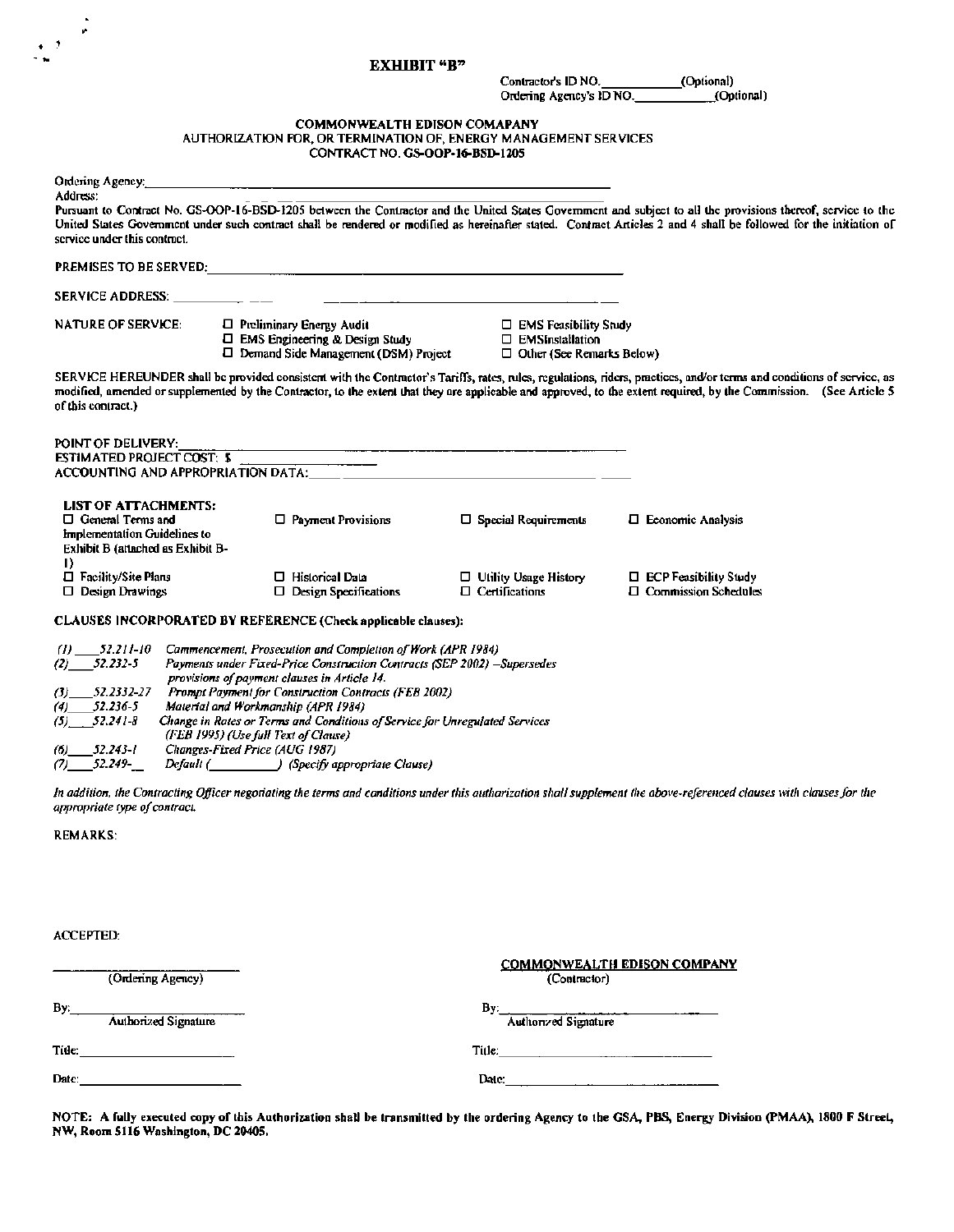Section A - Definitions and Scope of Energy Management Services

 $A.1.$ **Definitions** 

 $\cdot$   $\cdot$ 

Terms not otherwise defined berein shall have the meaning ascribed to them in the Areawide Contract pursuant to which the Authorization for Energy Management Services to which these General Conditions are a part has been entered into.

"Acceptance" - Written acceptance of completed work (including all punchlist items) or services performed in connection with an EMS by a Contracting Officer's Representative, or, if no such representative is designated, a warranted Contracting Officer of the Ordering Agency for the Authorization for EMS.

"As-Builts" - Final drawings of the actual, completed work.

"Contracting Officer" or "C.O." - Ordering Agency official authorized to enter into, administer, and/or terminate contracts on behalf of the Ordering Agency and make related determinations and findings within the limits established pursuant to law.

"Contracting Officer's Representative" - Local or project site official delegated limited authority as set fortb in a formal delegation letter signed by the Contracting Officer for a given Authorization for EMS.

"EMS Proposal" - The proposal provided by the Contractor and accepted by the Ordering Agency in the form attached to Exhibit "B".

"Facility Manager" - Manager responsible for the operation of an Ordering Agency facility or building.

"General Terms" - These General Terms and Implementation Guidelines to Exhibit "B".

"Hazardous Materials" - Any substance or material regulated or governed by any applicable governmental authority under laws or regulations pertaining to the protection of the environment, natural resources or human health, or any substance, emission, or material now or hereafter deemed by any governmental<br>authority having jurisdiction to be a "hazardous substance," "toxic "contaminant," or any similar classification, including but not limited to by reason of deleterious properties, ignitability, corrosivity, reactivity, carcinogenicity, or reproductive toxicity.

"Occupied Period" - Hours during which a facility or building is occupied and used in the normal course of business.

"Project Cost" - The total costs (as defined in Paragraph B.I.) attributable to the implementation of an EMS, as specified by the Contractor and Ordering Agency in the Authorization for EMS.

"Substantially Complete" - Point at which the Ordering Agency has taken beneficial use of the equipment being installed under the applicable Authorization for EMS.

"Termination Schedule" - A schedule developed for any financed EMS specifying the lump sum payment necessary, at any time during the contract period following the task order award, for the complete repayment of the costs incurred by Contractor with respect to the EMS, including any finance costs accrued at that point.

Scope of Services and Energy Conservation Measures - Contractor shall provide the specific products and services and EMSs set forth in the  $A.2.$ Authorization for EMS, including any specific ECMs. For purposes of clarification, any reference to EMS herein shall include all ECMs that are part of and specified in the applicable Authorization for EMS. By way of example only, work which may be provided to an Ordering Agency as part of an ECM includes the following:

А. Addition of Liquid Refrigerant Pumps to Reciprocating Air Conditioning Units

- **B. Boiler Control Improvements**
- $\mathbf{C}$ **Chiller Retrofits**
- D. **Construction of New Cogeneration Facilities**
- £. **Cooling Tower Retrofits**
- F. **Daylighting Controls**
- G. **Distributed Generation**
- H. **Economizer Installation**
- Electric and Gas Service Entrance Design and Construction (new and retrofit) I.
- J. **Energy Consulting Services**
- K. Energy Management Control Systems (New/Replacement/Modifications)
- L. **Exit Sign Installation**
- M. Facility Management System Replacement/Alteration
- N. Fans and Pump Replacement or Impeller Trimming
- $\dddot{\mathbf{o}}$ . **Fuel Cell Installation**
- P. **Insulation Installation**
- $\frac{Q}{R}$ Interior and Exterior Lighting Replacement
- **Lighting Control Improvements**
- $\frac{S}{T}$ . **Load Shaping**
- Motor Replacement with High Efficiency Motors
- U. **Network Protectors**
- V. New HVAC design and construction
- w. **Occupancy Sensors**
- X. Packaged Air Conditioning Unit in Replacement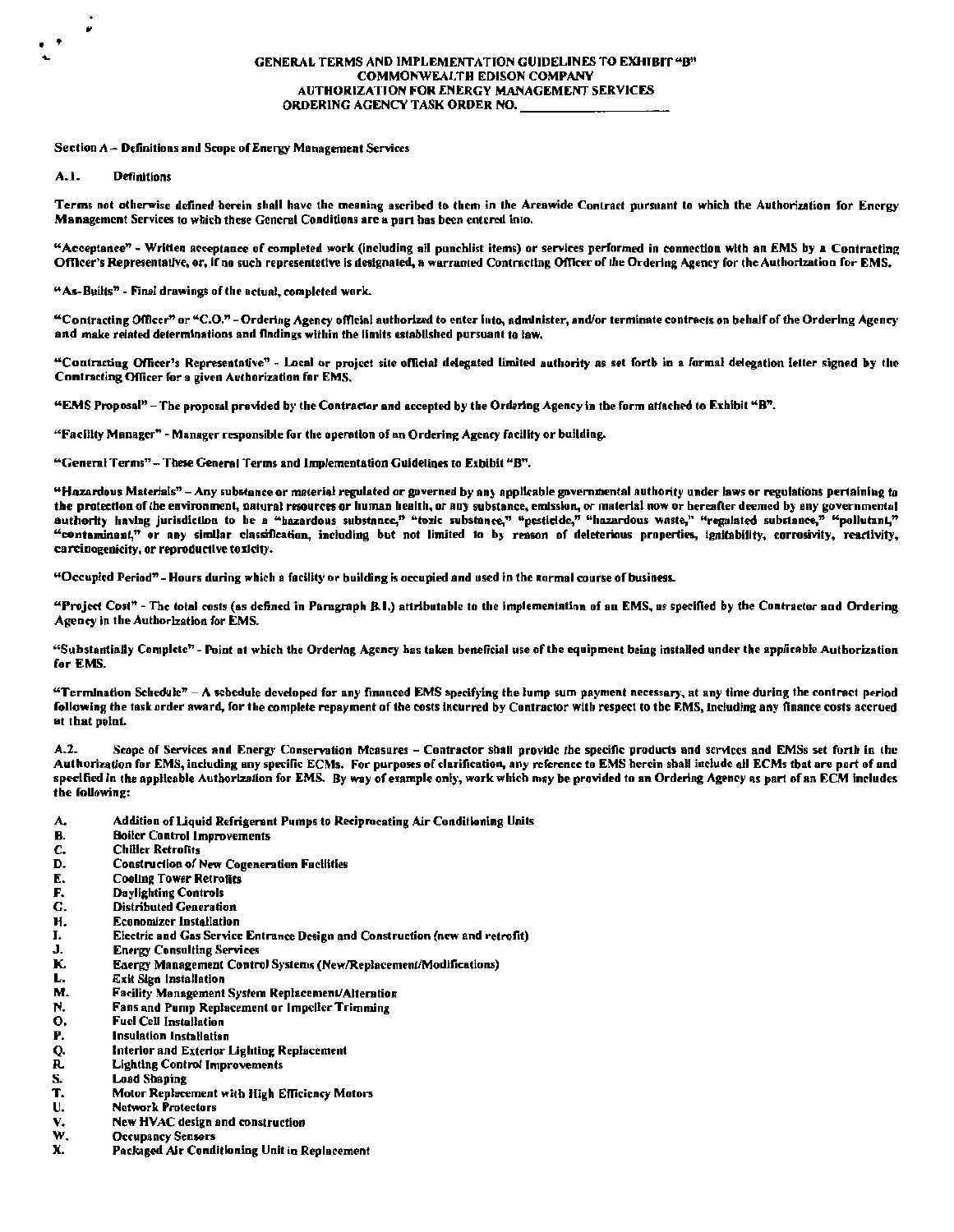- $\bullet$ 
	- Y. Photovoltaic System Installation
	- **Reflective Solar Window Tinting** Z.
	- A۸. Refrigerator Replacement w/ High Efficiency Units RR.
	- Renewable Energy Projects (Passive Solar Lighting, Bio-Mass, etc.)
	- CC. Replacement and/or Conversion of Air Conditioning & Heating Units
	- DD. **Solar Air Prehenting System** EE.
	- **Solar Domestle Hot Water System** FF. Steam Trap Maintenance and Replacement
	- GG. **Transformer Replacement**
	- HH. Upgrade of Natural Gas-Fired Boilers with New Controls (low NOx Burners)
	- П. **Variable Speed Drive Utilization**
	- JJ. **Water Conservation Device Installation**
	- KK. Weatherization
	- Window Air Conditioning Replacement with High Efficiency Units LL.
	- MM. **Window Coverings and Awnings**
	- NN. **Window Replacement**
	- OO. Any other EMSs which reduce energy consumption, demand and/or other related costs, or result in other benefits to the Ordering Agency

A.3.A. Preilminary Energy Audit – This Section A.3.A shall apply to any preilminary energy audit requested by an Ordering Agency and set forth in the **Authorization for EMS.** 

The Ordering Agency may desire the Contractor to perform a preliminary energy audit of specified facilities, systems, or components within a facility, to determine if any potential opportunities exist for energy conservation, water conservation, demand reduction, other related cost savings, and/or other benefits; and whether further detailed energy analyses are warranted. An Authorization for EMS that includes a preliminary energy audit shall also include a written statement of work and specifications for the preliminary energy audit that has been agreed upon by the parties. Upon the request of the Contractor, the Ordering Agency shall provide to the Contractor any available building/facility plans to assist the Contractor in performing the preliminary energy audit. The preliminary energy audit shall generally consist of an overview of a facility, or an energy-consuming system or component within a facility, conducted by a qualified energy expert. The preliminary energy audit will typically consist of a review of Ordering Agency documentation, fuel use records, energy bills, operator interviews, and a field inspection. The Contractor will utilize the information gathered to identify recommended EMSs for the facility, system, or component.

Based upon the preliminary energy audit, the Contractor shall submit to the Ordering Agency's Contracting Officer a preliminary energy audit report. The preliminary energy audit report will typically consist of an executive summary, a table of contents, and a narrative describing the facility, system or .<br>component within the facility, its operation, current energy use and cost, and possible modifications to the facility, system, or component which may result in a reduction of energy consumption, water consumption, demand, and/or other related costs, or may result in other benefits to the Ordering Agency.

The preliminary energy audit report shall identify potential ECMs, and for each, an estimated Project Cost and the estimated energy savings, provided in units of energy and energy cost. Potential ECMs shall be identified based on the Ordering Agency's criteria, which shall be agreed to by the parties in the **Authorization for EMS.** 

The Contractor shall generate a prioritized list of recommendations, in sequence of implementation that are life-cycle cost effective and can be implemented in the facility being audited. The preliminary audit, to the extent applicable, shall include the following information:

- Preliminary estimated energy and water savings, А.
- Preliminary estimated cost savings, including reduced maintenance costs, h.
- Current utility rates, c.
- Preliminary retrofit cost, d.
- Utility financial incentive/rebate, if any, e.
- Description of existing equipment, £.
- Description of the proposed retrofit equipment, g,
- Overview of the general environmental impact and potential hazardous wastes identified through existing facility records, if any. h.

The following table is provided as a sample format that the Ordering Agency may utilize per EMS for their convenience:

Upon the completion of a preliminary energy audit, if either party elects not to proceed with further phases of the identified potential projects, the Authorization for EMS shall be terminated without further obligation or liability of either party.

A.3.B. Comprehensive Energy Audit - This Section A.3.B shall apply to any comprehensive energy audit requested by an Ordering Agency and set forth in the **Authorization for EMS.** 

After evaluation of the preliminary energy audit report, the Ordering Agency may elect to proceed with a comprehensive energy audit to determine whether particular EMSs proposed by the Contractor are feasible. The comprehensive energy audit shall be conducted by a qualified energy auditor. The qualifications of the energy auditor shall be submitted to and approved by the Ordering Agency's Contracting Officer. An Authorization for EMS that includes a comprehensive energy audit shall also include a written statement of work and specifications (including mutually acceptable payback criteria requirements which may be used by the Ordering Agency as a guide for determining the economic acceptability of a project) for the comprehensive energy audit that has been agreed upon by the parties.

Based on the comprehensive energy audit, the Contractor shall submit to the Ordering Agency's Contracting Officer a comprehensive energy audit report specifying projects recommended for Implementation and providing for each project an estimate of the expected implementation cost, the anticipated lifecycle cost savings, the estimated payback period which may be used by the Ordering Agency as a guide for determining the economic acceptability of a project, and the estimated timing for implementation. The comprehensive audit report will provide the following information, unless otherwise specified in the Authorization for EMS or subsequently waived by the Contracting Officer:

L. **Technical Factors:**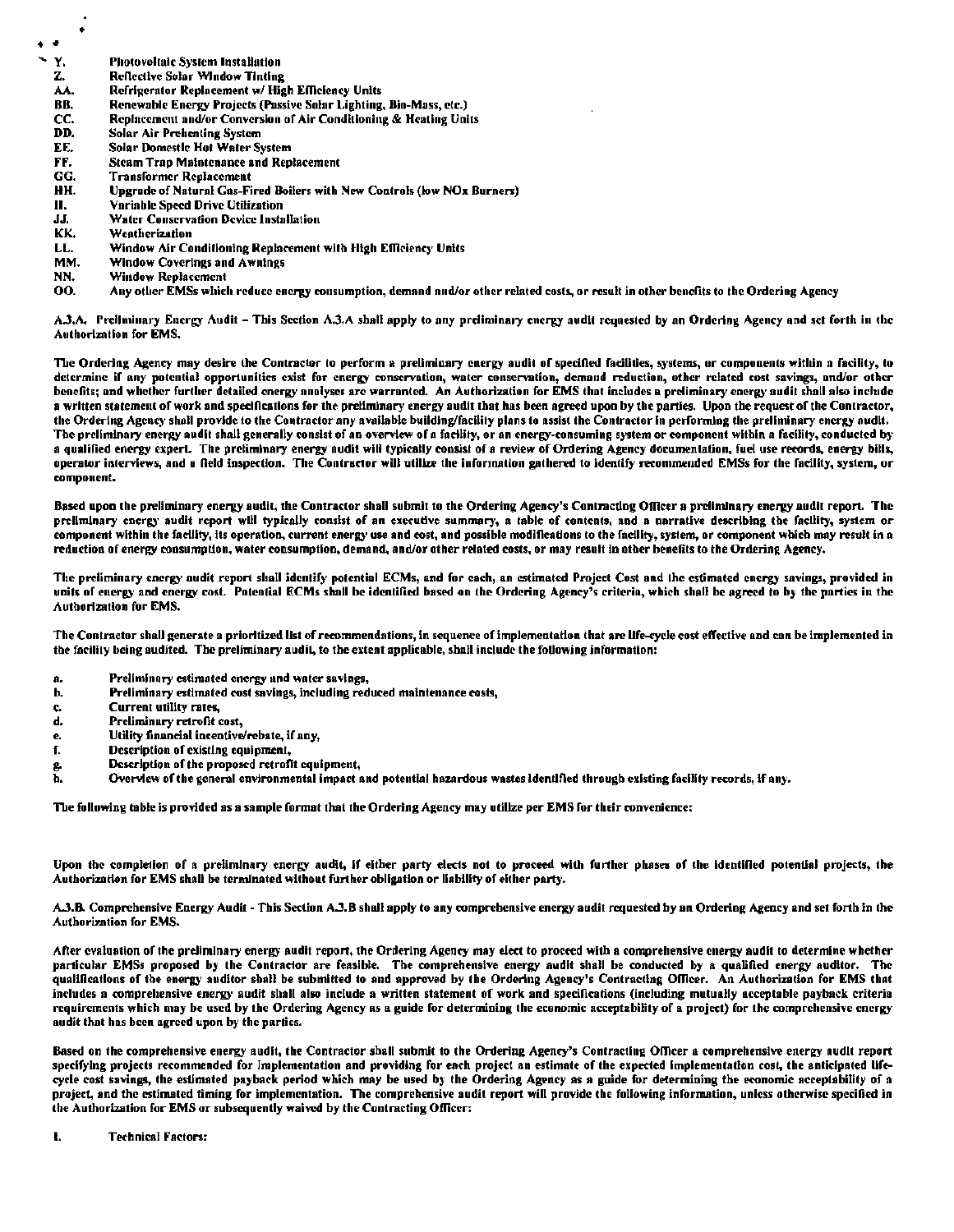<sup>\*</sup> a. Audits of energy and water consumption of existing equipment and facilities, including estimated demand reduction and energy and water savings, and proposed retrofit costs and financial incentives (rebates), if any;

b. Existing equipment or components to be removed or replaced;

c. New equipment or components to be installed;

d. Specifications and/or catalog cuts for new equipment, including, as appropriate, power rating, estimated energy consumption, input/output, power ratio, lighting level, estimated equipment life, and/or maintenance requirements;

e. Ordering Agency support required for EMS implementation, e.g., interruptions or temporary changes to operations and movement of equipment;.

f. Utility Interruptions required for EMS implementation, including type (e.g., natural gas electricity, water, steam, sewer, telephone, and nble)., location and duration;

p. Preliminary environmental compliance requirements, which the Ordering Agency neknowledges may change as a project progresses;

h. Estimated annual energy savings and demand reduction over life of EMS;

i. If a proposed ECM requires installation of equipment outside existing buildings or structures, a site plan showing recommended sites, and any feasible alternates;

- j. Detailed EMS calculations with description of methodologies and assumptions;
- k. Analysis of how each EMS will affect component being modified and how it interacts with other building systems;

I. Method to verify energy savings (If such monitoring is required by the Ordering Agency) after installation and periodically during the contract term;

 $-2$ 

```
m. Estimated equipment life;
```
- n. Estimated construction schedule in calendar days, showing significant milestones;
- o. Determination that proposed EMS has been recommended and selected without regard to fuel source; and

Based on the information provided to the Contractor by the Ordering Agency concerning the facility and related operations and the Contractor's pliysical inspection of the site, preliminary identification of any Hazardous Materials which might be present and affect the EMS's implementation.

- 2. Cost Factors
- Estimated annual operation costs (e.g., Increased use of alternate fuel sources, replacement filters, and increased maintenance costs);
- b. Estimated project costs, broken down by EMS to the extent practicable;
- *c.* Estimated costs or any monitoring & verification or savings required;
- d. Estimated annual cost savings;
- e. Estimated unit costs for major components and systems; and
- f. Estimated life cycle cost analysis.

A.3.C. EMS Engineering and Design - This Section A.3.C shall apply to any EMS engineering and design work requested by an Ordering Agency and set forth in the Authorization for EMS.

After evaluation of the comprehensive energy audit report, the Ordering Agency may elect to proceed with the EMS engineering and design work. An Authorization for EMS that Includes EMS engineering and design work shall also Include a written statement of work and speclftcallons for the EMS engineering and design work that has been agreed upon by the parties.

The Contractor shall coordinate the EMS engineering and design work with the Ordering Agency's Contracting Officer, and a joint technical review of the construction drawings and specifications and design and analyses shall be conducted with the Ordering Agency when the engineering and design documents are approximately 35% and 95% complete, unless an alternate review schedule is specified in the Authorization for EMS.

Upon completion of engineering and design, the Contractor shall submit to the Ordering Agency's Contracting Officer all required engineering and design documents including, to the extent applicable, an EMS implementation proposal. The Ordering Agency may require the Contractor to present a briefing to explain the proposal to the Ordering Agency and Contracting Officer. Unless otherwise specified in the Authorization for EMS or subsequently waived by the Contracting Officer, such a proposal shall indude:

a. specifications and drawings for all EMSs that involve changes to existing systems (drawings will not be required for ECMs involving only component replacement);

- b. Revised technical and costs factors; and
- c. List of proposed subcontractors.

A.3.D. EMS Installation - This Section A.3.D shall apply to any EMS installation work requested by an Ordering Agency and set forth in the Authorization for EMS.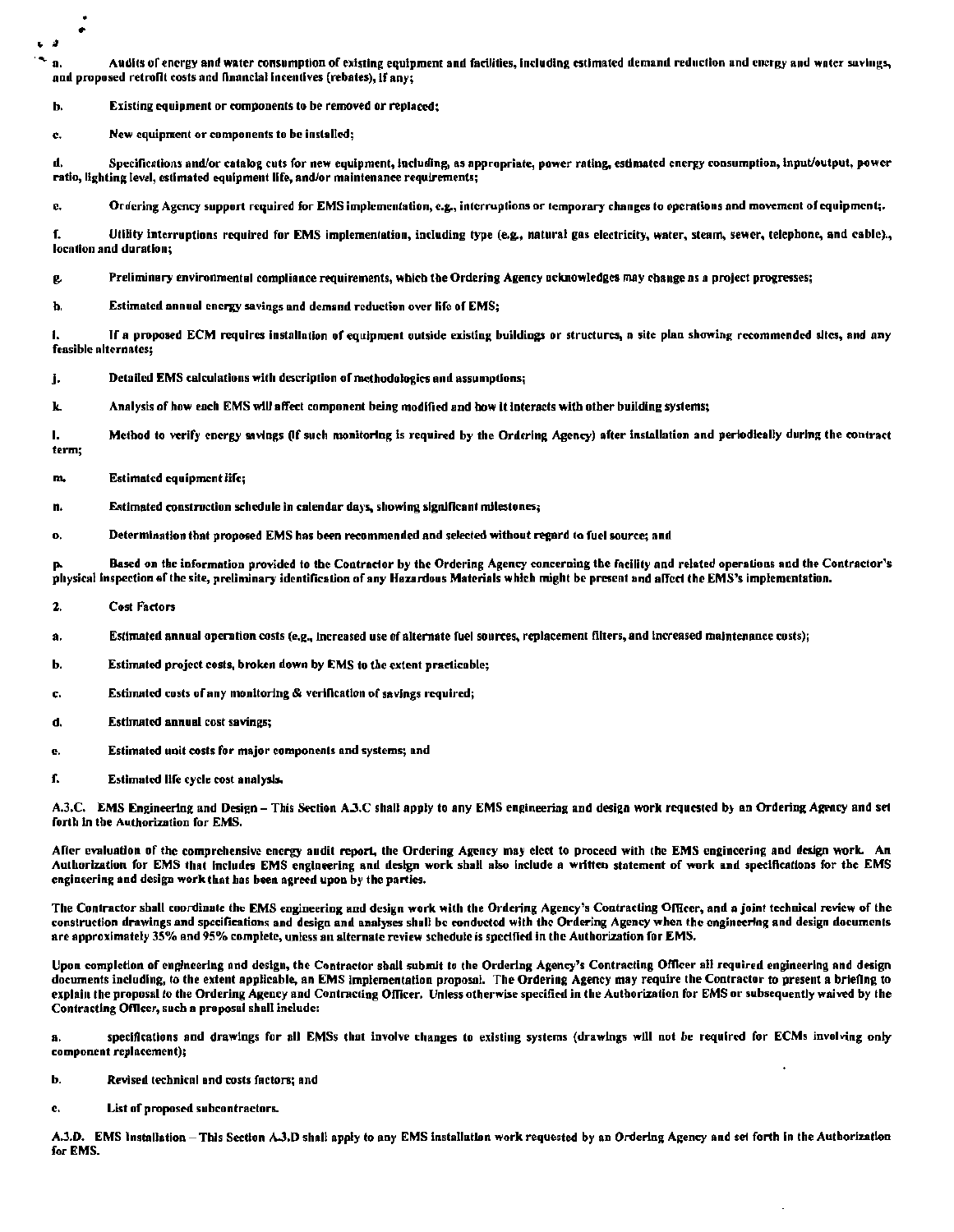• •

After evaluation of the EMS engineering and design work, the Ordering Agency may elect to proceed with the EMS installation. An Authorization for EMS that includes EMS installation shall also include a written statement of work, schedule, and specifications for the EMS installation that has been agreed upon by the parties.

A.3.D.1. Performance of EMS Construction and Installation - If and to the extent the Ordering Agency is required to occupy the existing building during parts ofor the entire period of construction. the Contractor and the Ordering Agency shall cooperate to minimize disruptions and provide for performnncc of the work so as not to interfere with the Ordering Agency's operations.

A.J.D.2. Pre-Work Requirements - Prior to commencement of on-site work, unless waived by the Contracting Officer, the Contractor shall submit a proposed implementation schedule Indicating installalion periods, time required for delivery of equipment, and completion date to the Contracting Officer and/or Contracting Officer's Representative for approval, in accordance with FAR 52.236-15.

A.3.D.3. Pre-Work Conference - Prior to on-site work, unless waived by the Contracting Officer, the Contractor shall meet with the Contracting Officer or the Contracting Officer's Representative for the purpose of discussing and developing mutual understandings regarding safety, scheduling, performance, and administration of the Authorization for EMS.

A.3.D.4. Ordering Agency Technical Review - Joint technical reviews between the Ordering Agency and the Contractor may be made at agreed-upon time Intervals.

A.3.D.5. As-Built Drawings - Within forty-five (45) calendar days after Acceptance of the installation of an EMS, the Contractor shall submit to the Contracting Officer As-Built drawings of the completed work in a format to be mutually agreed upon. Drawings will not be required for component replacement. Drawings shall indude the following:

1. The Installation (e.g., form, fit, and attachment details) of the interface between EMS equipment and existing Ordering Agency equipment; and

2. The location and rating of Installed equipment on building floor plans or other facility plans.

A.3.D.6. Utility Interruptions - All utility interruptions in connection with work under this Authorization for EMS shall be made outside Occupied Periods whenever possible, and in no event shall such interruptions take place without the advance approval of the Contracting Officer's Representative or Facility Manager, as appropriate. The Contractor shall endeavor to keep the duration of utility interruptions to a minimum. To the extent possible, requests for utility outages shall be submitted in writing at least fourteen (14) calendar days prior to the utility interruption. The request shall be coordinated with the Contracting Officer's Representative or Facility Manager, as appropriate, and shall include the duration, date, time, and reason for the interroption. Utility Interruptions Include, but are not limited to, electrical, natural gas, sewer, steam, water, telephone, computer cable, and CATV.

A.3.D.7. Documentation of Compliance - As may be required in an individuul Authorization for EMS, the Contractor shall provide drawings and specifications certified by a registered engineer or architect, as applicable, to assure compliance with all applicable federal, state, and local codes and regulations.

A.3.D.8. Water Conservation Measures - The Contractor shall coordinate the implementation of any EMS with the Implementation of any water conservation measures being undertaken at a faclllty.

A.3.D.9. More Efficient Equipment - The Ordering Agency reserves the right, following Acceptance, to replace equipment installed under an EMS with more efficient equipment or components, if available, at the Ordering Agency's sole expense. Such replacement will have no effect on the payments to the Contractor required by an Authorization for EMS.

A.J.D.10. Operations and Maintenance Manuals - Within forty-five (45) calendar days after Acceptance of the installation of an EMS, the Contractor shall furnish to the Ordering Agency's Contracting Officer all operation and maintenance manuals, recommended spare parts lists identifying components for the operation and maintenance of the equipment installed in the EMS, as set forth in the Authorization for EMS. The operation and maintenance manuals shall include maintenance schedules for all equipment installed in the EMS.

A.3.D.11. Training of Ordering Agency Personnel for EMSs - Any training of Ordering Agency personnel and/or agents necessary for the successful implementation ofan EMS shall be undertaken by the Contractor, as set forth In the Authorization for EMS.

A.3.D.12. Performance Verification - An Authorization for EMS may require the Contractor to measure and document EMS performance following Acceptance of the EMS. This report will contain an analysis of the difference, if any, between estimated and actual energy savings.

A.J.E. Operations, Maintenance, Training and Emergency Response - Unless otherwise provided in an Authorization for EMS, the Ordering Agency shall be responsible for operation and maintenance of the EMS following Acceptance.

A.4. Title to Equipment and Risk of Loss

A.4.A. Title to Equipment ·Title to equipment installed by tbe Contractor under an Authorization for EMS shall pass frvm the Contractor to the Ordering Agency at the time the work under award ofthe Autborlzatfon for EMS Is Substantially Complete.

A.4.B. Risk of Loss - The Contractor shall bear all risk of loss or damage of any kind with respect to all or any part of a project prior to its Substantial Completion or use by the Ordering Agency, unless such loss or damage is caused by the Ordering Agency or its employees, agents, or contractors.

A.5. Warranty

A.S.A. Service Warranty - The Contractor warrants to the Ordering Agency that the services performed by the Contractor under this Authorization for EMS shall be performed in conformance with the engineering and design documents and generally accepted industry standards prevailing at the time the services are performed.

A.5.B. Pass Through of Equipment and Material Warranties - The Contractor, in procuring materials and equipment for a project, shall obtain standard vendor warranties from the supplier or subcontractor for the benefit of the Contractor and the Ordering Agency, and where practical, shall attempt to obtain warranty periods of one (I) year from the date a project is Substantially Complete. The Contractor shall pass through such warranties to the Ordering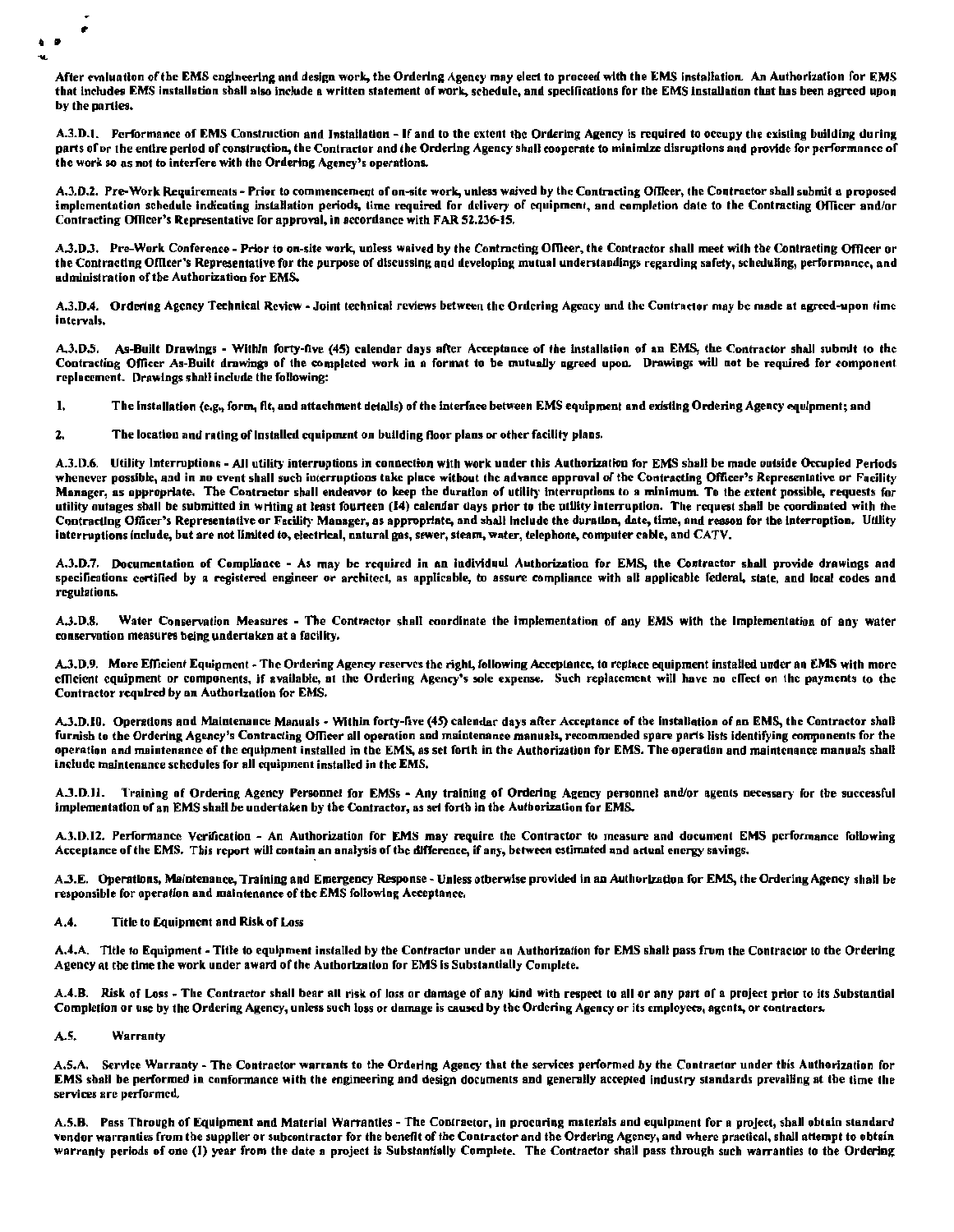- Agency, but the Contractor shall have no liability for material and equipment warrantics, which shall be the sole responsibility of manufacturers und suppliers.

A.5.C. Contractor Interface - Upon the request of the Ordering Agency's Contracting Officer, the Contractor shall interface and act as a liaison with the Contractor-purchased equipment and material manufacturers and suppliers to resolve problems and pursue warranty claims on behalf of the Ordering Agency up to (1) year from the time the project is Substantially Complete.

A.5.D. Warranty Period - The warranty period for the warranties set forth in Paragraph A.8.A. shall extend, with respect to each installed project, for a period of one (1) year following when a project is Substantially Complete. The warranty period for any services performed by the Contractor hereunder which do not result in the installation or full implementation of a project shall extend for a period of one (I) year following the date of completion of such services.

A.5.E. Remedies - The Ordering Agency's Contracting Officer shall promptly notify the Contractor in writing of the discovery during the applicable warranty period of any breach of the Contractor's warranties under this Section A.8. As the Ordering Agency's first remedy for any such breach of the Contractor's warranties, the Contractor shall, at its own cost and expense, as soon as reasonably possible following the Contractor's receipt of notice of any breach of warranty, re-perform or correct any service, which failed to conform to the above warranty.

A.5.F. Warranty Exclusions - The liabilities and obligations of the Contractor under this Section A.8 do not extend to any repairs, adjustments, alterations, replacements or maintenance which may be required as a result of abuse, neglect, misuse, failure of the Ordering Agency to provide access, modification not made in accordance with the manufacturer's specifications by anyone other than the Contractor, normal wear and tear in the operation or use of an installed project, or as a result of the Ordering Agency's failure to operate or maintain a project in accordance with the operating manuals or instructions supplied by the Contractor or the manufacturer or supplier, or in accordance with the training provided by the Contractor to the Ordering Agency's personnel.

A.5.G. No Implied Warranties - EXCEPT AS EXPRESSLY PROVIDED IN THIS SECTION A.5, THE CONTRACTOR MAKES NO FURTHER WARRANTIES OR GUARANTEES, EXPRESS OR IMPLIED, CONCERNING THE SERVICES OR ANY PROJECT, AND THE CONTRACTOR DISCLAIMS ANY WARRANTY IMPLIED BY LAW, INCLUDING IMPLIED WARRANTIES OF MERCHANTABILITY OR FITNESS FOR A PARTICULAR PURPOSE AND IMPLIED WARRANTIES OF CUSTOM OR USAGE.

Facility Ownership - If the Ordering Agency is not the sole owner of the facility where a project is or will be undertaken under the Authorization A.6 for EMS, the Ordering Agency's Contracting Officer shall immediately notify the Contractor and secure the written consent of the owner(s) for the Contractor to perform project services prior to the commencement of such services. The Ordering Agency's Contracting Officer shall furnish the Contractor with a copy of such written consent as soon as such consent is obtained by the Ordering Agency.

**Section B - Payment Terms** 

 $\bullet$ 

B.J. Price of EMSs - The price of services rendered by the Contractor pursuant to any Authorization for EMS shall be based on (i) all Contractor direct costs, such as labor, materials, costs of working capital and all subcontractor costs; plus (ii) all indirect costs, such as overheads, project management, and contract administration; plus (iii) profit.

B.2. Payment of EMSs - The Ordering Agency shall pay the Contractor the price of each EMS, as set forth in each Authorization for EMS.

Financial Incentives and Rebates - Current incentives and rebates that may be available to the Ordering Agency shall be set forth in the **R3 Authorization for EMS.** 

B.4. Assignment of Claims - The Contractor may assign its rights to be paid amounts due or to become due as a result of the performance of work under this Authorization of EMS in accordance with FAR 52.232-23.

B.5. Novation - The Parties agree that if, subsequent to the execution of the Authorization for EMS, it should become necessary, or desirable, to execute a "Novation Agreement," said Novation Agreement will comply with the provisions of FAR, Part 42, Subpart 42.12 and will be in the form as provided at FAR, Part 42, Subpart 42.1204.

B.6. Determination of Energy Savings - Energy sayings will be determined on the basis of engineering estimates and set forth in the Authorization for EMS.

B.7. No Recourse for Unrealized Savings - The Ordering Agency acknowledges that consumption fluctuations may occur as a consequence of unanticipated factors such as weather and unexpected energy loads, and that payments to the Contractor will not change even if the estimated energy savings do not materialize, unless performance guarantees are specifically requested and negotiated by the Ordering Agency and the Contractor and set forth in the Authorization for EMS.

#### **B.8.** Financing of EMSs

This Section B.8 shall only apply to Contractor-financed EMSs.

B.S.A. Energy Savings and Financing – It is Intended that the annual energy savings achieved from the implementation of a Contractor-financed EMS under the Authorization for EMS will produce financial savings to the Ordering Agency which are greater than the cost of implementing the EMS, including the cost of linancing provided under the Authorization for EMS. The payment term shall be set forth in the Authorization for EMS.

B.8.B. Performance Guarantee - In the event an EMS is financed, in whole or in part, Contractor shall provide a performance guarantee to the Ordering Agency for all GSA facilities, which shall be supported by a measurement and verification (M&V) plan. In the event an EMS is financed, in whole or in part, for other Federal facilities, Contractor shall provide a performance guarantee to the Ordering Agency, which shall be supported by a M&V plan only if specified in the Authorization for EMS. M&V procedures will be in keeping with industry practices, such as the Federal Energy Management Program's (FEMP) M&V guidelines for federal energy projects.

Calculation of Financed Payment - The cost of financing, if any, for any completed EMS shall be recovered under terms and conditions set forth B.R.C. in the Authorization for EMS. Payments to the Contractor shall commence after the Ordering Agency takes possession of the ECM based on the mutually agreed upon financing terms and conditions included in the Authorization for EMS.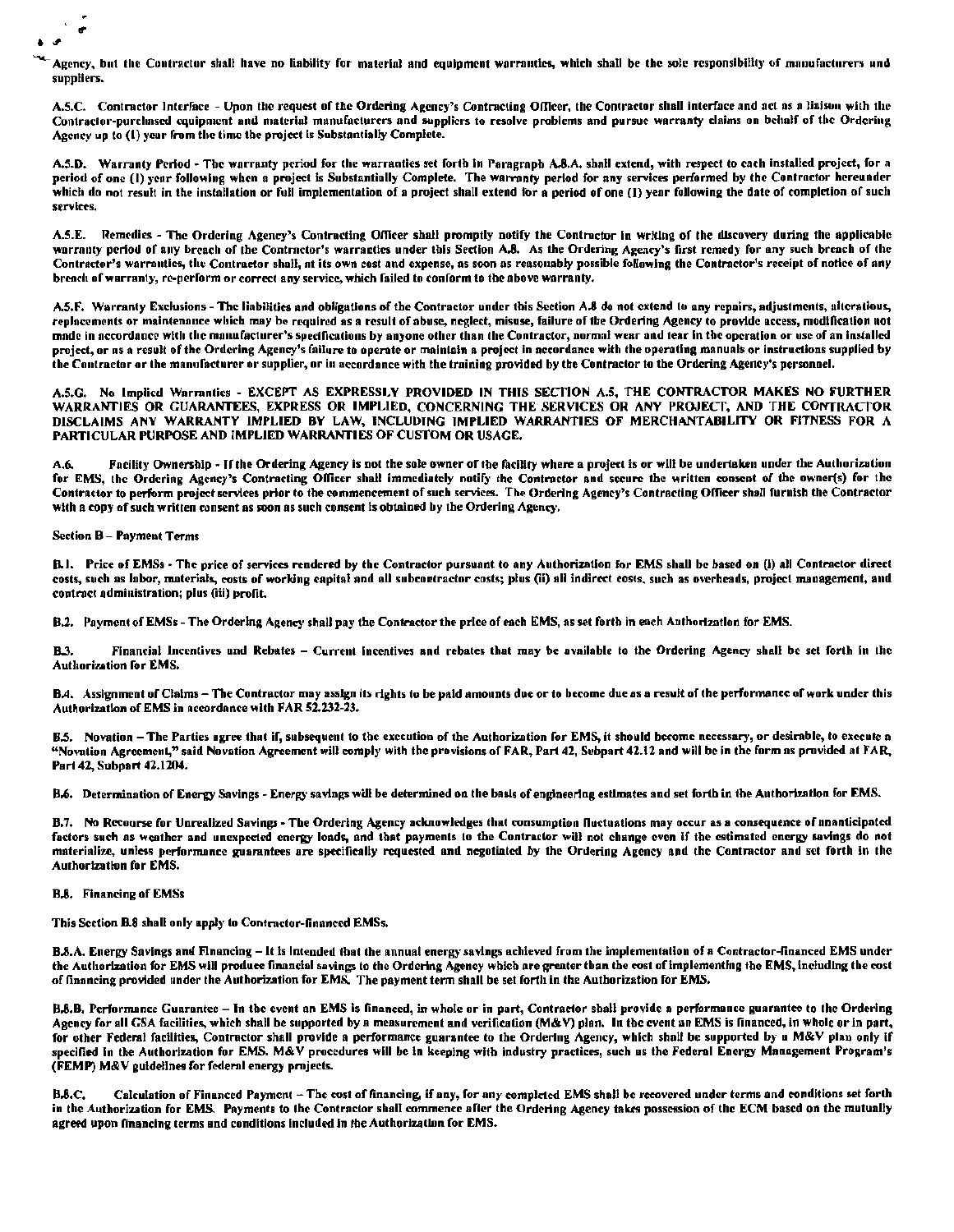**R.8.D.** Buy-down - The Ordering Agency may at any time prior to final payment buy-down the outstanding financed EMS payments by giving thirty (30) days written notice to the Contractor. Upon such mutually agreed upon buy-down, the Ordering Agency shall pay Contractor in accordance with the **Termination Schedule.** 

#### **Section C - Environmental Protection**

C.I. Compliance with Environmental Laws - In connection with the implementation of EMSs, the Contractor and the Ordering Agency shall comply with all applicable federal, state and local laws and regulations regarding environmental protection. The Contractor shall comply with the instructions of the Ordering Agency with respect to avoidance of conditions which create a nuisance or which may be bazardous to the health of persons at or near a Ordering Agency's facility.

 $C.2.$ Environmental Permits - The Ordering Agency and the Contractor shall cooperate in obtaining all required environmental permits necessary for compliance with applicable environmental protection laws prior to implementing any EMS under the Authorization for EMS.

C.3. Emission Credits - All emission credits attributable to reductions in emissions at the Ordering Agency facility incident to EMSs entered into under this Authorization for EMS shall be the property of the Ordering Agency, unless otherwise specified in the Authorization for EMS.

C.4. Ordering Agency Responsible for Existing Hazardous Materials - The Ordering Agency has an affirmative duty to inform the Contractor, prior to the start of and during the course of performing services under this Authorization for EMS, in writing of the existence of any known Hazardous Materials. If, prior to performance of the service or during the course of performing the services, the Contractor becomes aware of any Hazardous Material, the Contractor shall report such matter to the Ordering Agency's Contracting Officer immediately and before disturbing (or further disturbing) the Hazardous Material. If requested by the Ordering Agency's Contracting Officer, the Contractor shall recommend contractors who can remove the Hazardous Material or, at the Contractor's sole option, the Contractor may agree to remove the Hazardous Material for the Ordering Agency. Work in the affected areas shall be resumed only upon the written direction of the Ordering Agency's Contracting Officer when the Hazardous Material has been removed or corrected, and then only if such continuation of work shall not violate any applicable laws or permit requirements. In the event work is so suspended for longer than three months, the Contractor shall be entitled to an adjustment in the price for any increase in the cost of performance of any EMS, as set forth in FAR 52.212-12.

C.5. Contractor Responsibilities - The Contractor shall be responsible for the disposal of any Hazardous Material generated by the Contractor during the performance of services under the Authorization for EMS.

C.6. Incidents Reporting - The Ordering Agency shall be responsible for reporting all incidents of spills or release of Hazardous Materials at location(s) to the appropriate regulatory authorities; provided, however, that the Contractor shall immediately notify the Ordering Agency's Contracting Officer of and immediately clean up, in accordance with all applicable laws, all spills and/or releases of Hazardous Materials resulting from the Contractor's operations at the location(s). In the event the Contractor becomes aware of a spill and/or release of Hazardous Materials not resulting from the Contractor's operations, the Contractor shall immediately notify the Ordering Agency's Contracting Officer, but it shall not be responsible for such clean up.

#### Section D - Miscellaneous

D.1. Conflict Among Documents - In the event of any conflict: (i) between the Areawide Contract, Exhibit "B", these General Terms, or any other Attachment to the Areawide Contract, the Areawide Contract shall control, (ii) between these General Terms and Exhibit "B", the terms and provisions of Exhibit "B" shall control, and (iii) between the EMS Proposal, these General Terms, and any other Attachments to Exhibit "B", the EMS Proposal shall control over these General Terms and all other Attachments, and these General Terms shall control over all other Attachments. In all other cases, the document of the latest date mutually agreed upon, and signed or initialed by the Contractor and the Ordering Agency shall control.

D.2. Proof of Insurance - Any insurance obligation that may exist under the Authorization for EMS may be satisfied through self-insurance.